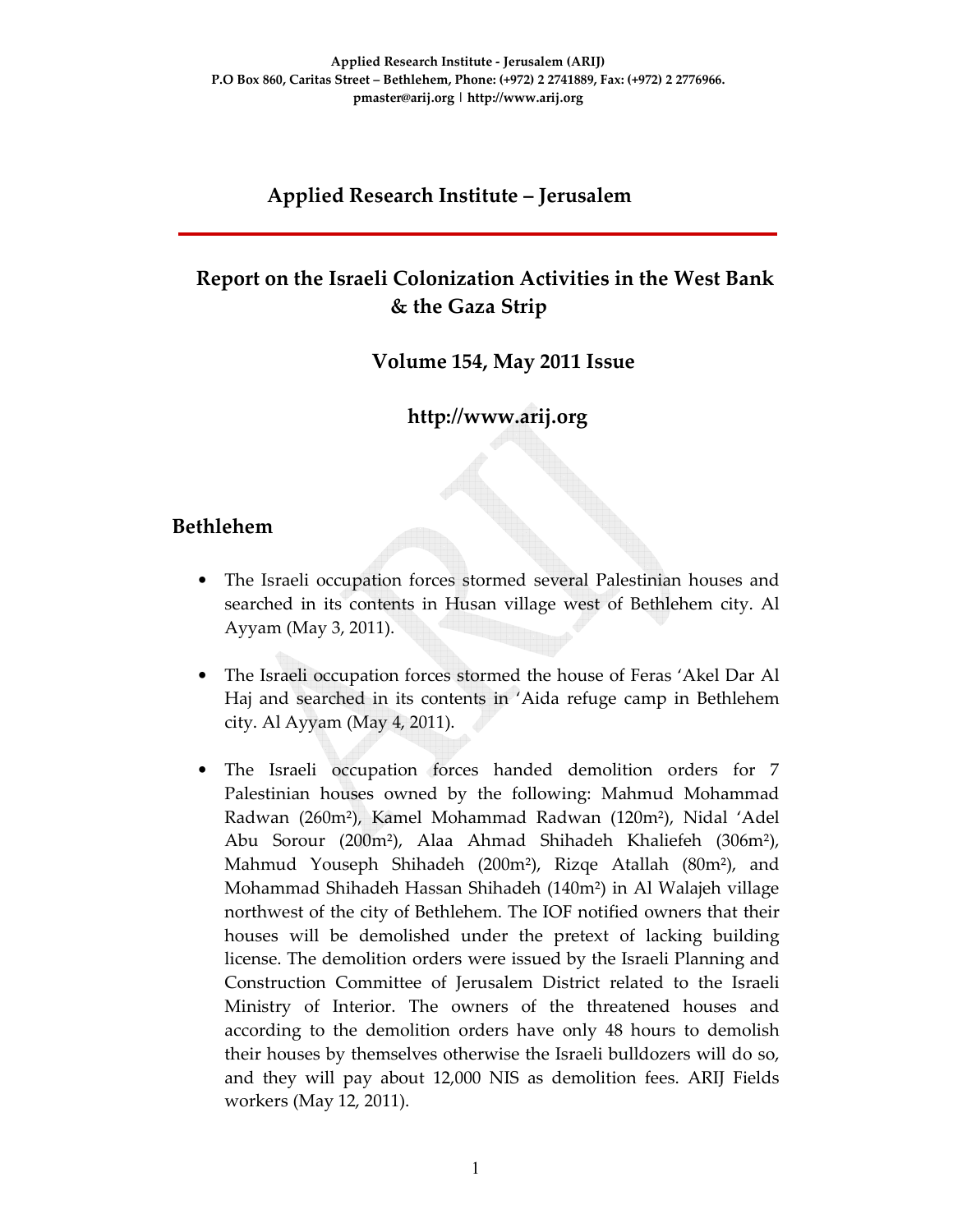- The Israeli occupation forces raided several Palestinian houses and searched in its contents in Al Khader town south of Bethlehem city near bypass road # 60. Al Ayyam (May18, 2011).
- The Israeli occupation forces stormed Hussan village west of Bethlehem city and raided the house of Ramzi Na'iem Omera and searched in its contents. Al Ayyam (May 19, 2011).
- The Israeli occupation forces stormed and searched Palestinian houses in Al 'Abiat neighborhood east of Bethlehem city. Al Ayyam (May 23, 2011).
- Israeli settlers of Gush Etzion settlement bloc south of Bethlehem city sabotaged a Palestinian house owned by Mohammad Saleh Abu Swai in Artas village west of Bethlehem city. The settlers damaged the roof of a wooden house made of tin located 150 meters from the headquarters of the Israeli civil administration. Mr. Swai was forced to leave his house and move to Artas when the Israeli authorities refused to grant him permission to connect it to the water and electricity networks due to its location in an area classified as area "C" according to Oslo II Interim agreement of 1995 which falls under the full Israeli control. Al Al Quds (May 23, 2011).
- The Israeli occupation forces raided and searched several Palestinian houses in Al Tequ' village east of Bethlehem city and handed Mohammad Jamal Al 'Amour and Mohammad 'Ezat Al 'Amour notifications to interview the Israeli intelligence in Gush Etzion settlement bloc south of Bethlehem city. Wafa (May 23, 2011).
- A group of the so-called "Hilltop Youth" settlers accompanied by Knesset Member Michael Ben Ari and rightist activists of Itamar Ben Gvir, Baruch Marzel and Meir Bratler tried to set up a new outpost in the E-1 corridor near Ma'aleh Adumim east of Jerusalem city. Al Al Quds (May 24, 2011).
- The Israeli settlers of Bitar Illit settlement flooded agricultural lands in 'Aien Fares southwest Nahhalin village with waste water. The damaged lands are cultivated with almonds and grapes. Al Al Quds (May 30, 2011).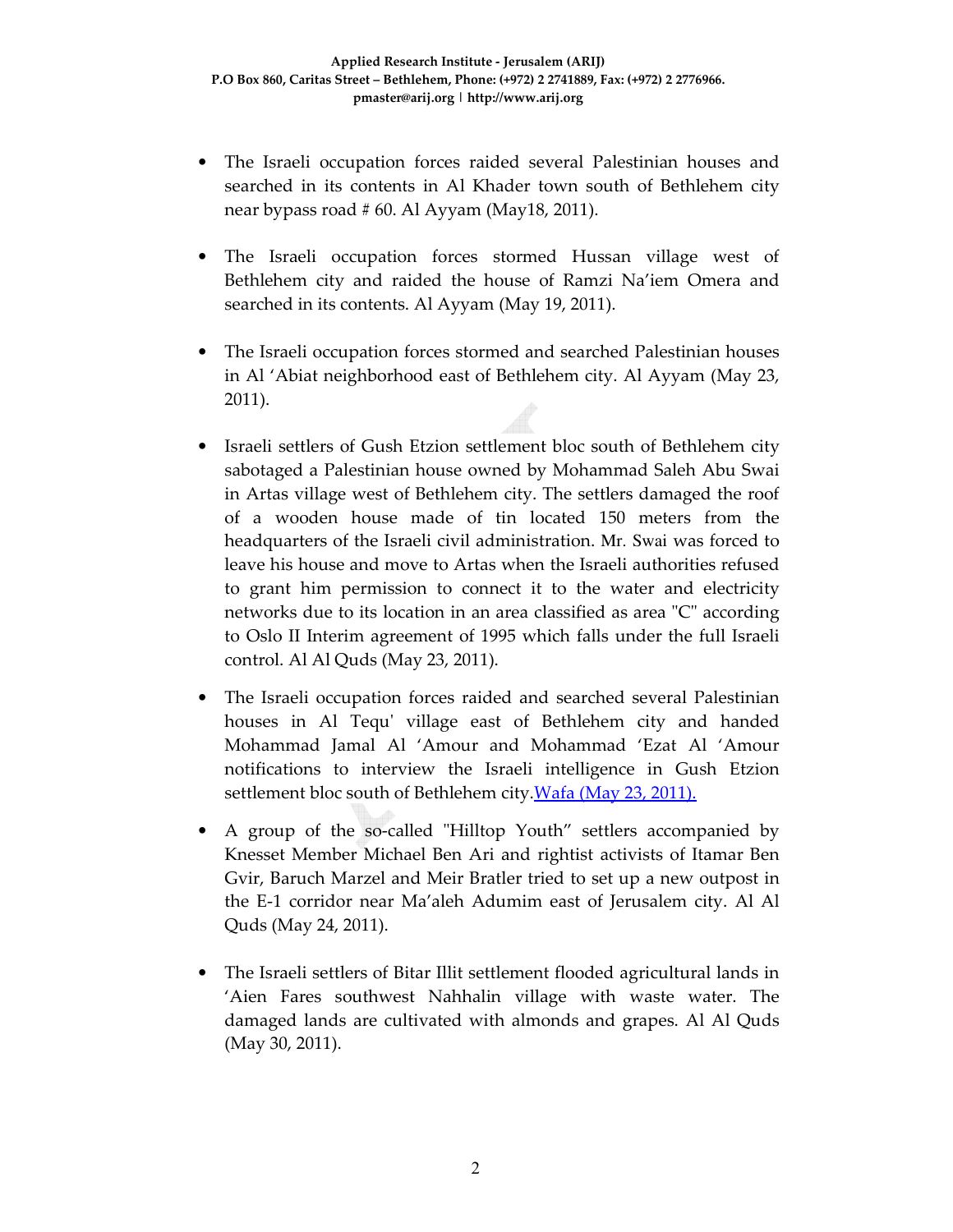• The Israeli Army bulldozers razed 10 dunums of agricultural lands cultivated by grapes and owned by residents of Al Ma'sara village and Al Khader town south of Bethlehem city. The purpose of the razing process is to expand the roads that lead to Efrat settlement Al Ayyam (May 31, 2011).

#### **Hebron**

- The Israeli Occupation Forces handed over local residents from Hebron Governorate 20 military orders issued by the "Israeli Custodian of Absentee Land Property in the Israeli Army" notifying them to evacuate their lands under the pretext that these lands are classified as State Lands. The threatened lands are located south of Al Fawwar Refugee camp near Dura town west of Hebron Governorate and are cultivated with olive and almonds in addition to 6 agriculture wells that will be demolished according to the military orders. The first piece of land is located in Jabal Al Qrei' area near Dura town and are owned by : Jibreel Mustapha Abdel Hadi Al-Sarahneh, Khalid Hassan Ahmad Al-Sarahneh, Amjad Mohammad Jaber Al-Shedfan, Fareed Mohammad Abu Al-Hajj, 'Areef Mohammad At-Titi, Sameer Mohammad 'Ateyya Hleqawi, Sufian Mohammad 'Ateyya Hleqawi, Thurayya Rabah Hleqawi, Abdel Ra'ouf Sufian Al-Janazreh, Nabil Ahmad Suleiman, Tawfeeq Naji 'Amr, Yousif Ahmad Abdullah Al-Qawasmeh; whereas the second piece of lands is located in Ar-Rihieyyeh area south of Al Fawwar refugee camp and are owned by: Mousa Khalil Mousa Al-Tubasi, Ahmad 'Ateyya Ahmad Al-Tubasi, Mohammad Salman Ahmad Al-Tubasi, Issa Suleiman Ahmad Al-Tubasi, Ahmad Khalil Mousa Al-Tubasi, Isma'eel Hamad Yousif Al-Tubasi, Ziad Hamad Mousa Al-Tubasi, Tayseer Hamad Mousa Al-Tubasi. Inside the targeted lands there are 12 agriculture wells that will be demolished according to the military orders. ARIJ Fields workers (May 2, 2011).
- The Israeli occupation forces stormed S'air and Ash Shouyoukh towns east of Hebron city and raided he house of Wahid Shlaldeh and searched in its contents. Al Al Quds (May 3, 2011).
- The Israeli occupation forces and the civil administration handed over 2 demolition notifications to Saber Zamel Abu Maria and Ahmad Abu Maria in Beit Ummar town east of Hebron to demolish three industrial and agricultural establishments, including a bricks workshop, an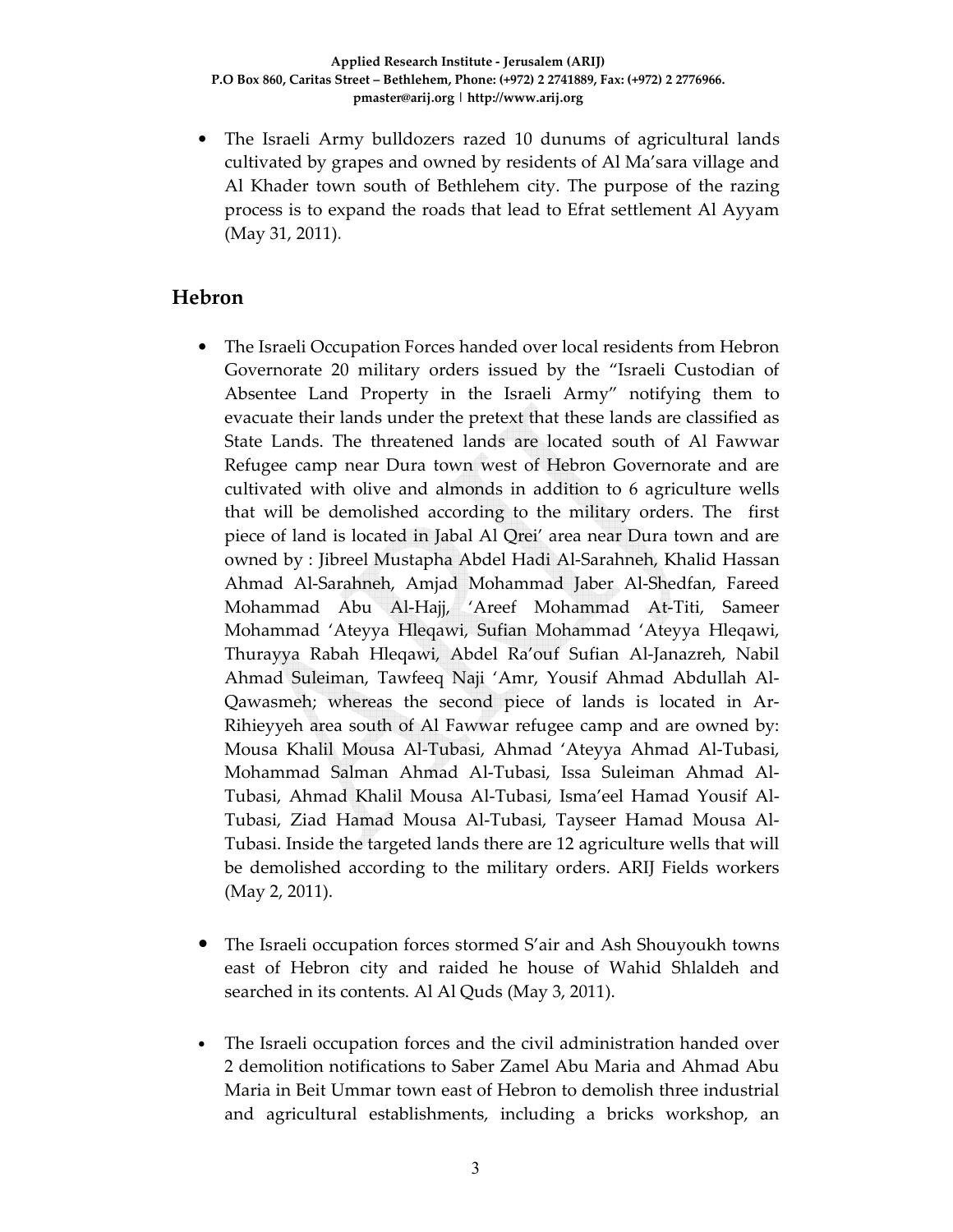agricultural shed and a vehicle spare parts shop, located along the main road in the south and the east of Beit Ummar, under the pretext that the establishments are located close to the road which is used by Israeli vehicles. The IOF gave them a deadline of one week to carry on the demolition orders. Al Al Quds (May 3, 2011).

- The Israeli occupation forces and the civil administration handed notification orders to evacuate tens of dunums of agricultural lands in parcel number 7 nearby Al Fawwar refugee camp south Hebron city. The IOF also raided Al Kere' mountain ( Jabal Al Kere') and 'Abed Al Fatah's lands. The notifications were received by Jebril Moustafa Al Sarahneh, Khaled Hassan Al Sarahneh, Amjad Jaber Al Shedfan, Abed Al Ra'ouf Sha'ban Al Janazreh, Nizar Abed Al Ra'ouf Al Janazreh and Samir Mohammad Al Hiliqawi. Al Al Quds (May 4, 2011).
- 40 Israeli settlers attacked Palestinian workers while they worked on Mofied Al Sherbani's house located in Al Shalala Street in the center of Hebron city and prevented them from continuing their work in the house and confiscated their equipments under the pretext that the house belonged to them and there is no right for the Palestinian to use it. Settlers also attacked workers where they were working on the house owned by 'Abed Al Rahman Al Salaimeh. Al Ayyam (May 4, 2011).
- The Israeli occupation forces stormed the house of Abed Al Rahman Jawabreh and searched in its contents in Al Aroub camp in Hebron city. Al Al Quds (May 4, 2011).
- The Israeli occupation forces raided Al Smo'u and Doura towns and several neighborhoods in Hebron city, where they stopped and searched citizen's vehicles and checked the ID cards of the citizens. Wafa (May 4, 2011).
- Tens of Israeli settlers attacked Palestinian houses by stones in Tel Al Rumeida neighborhood in Hebron city. The targeted houses are owned by Hani Al 'Aza , Hisham Al 'Aza and the house of the family. Al Ayyam (May 4, 2011).
- The Israeli occupation forces stormed a nursery owned by Faisal Mohammad Awad Atawneh and searched it and handed his brother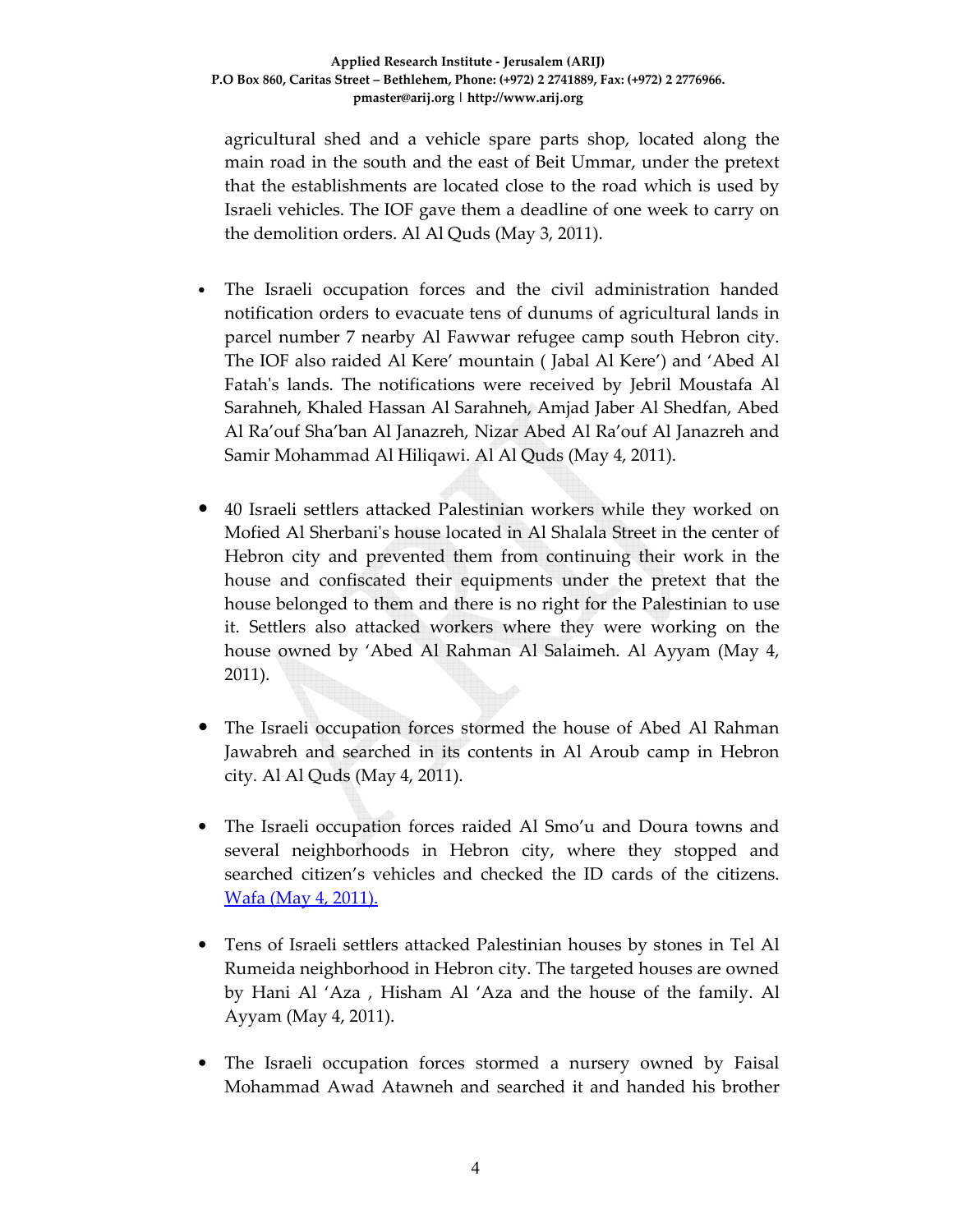notification to interview the Israeli intelligence in Al Quff northwest of Hebron governorate. Al Ayyam (May 6, 2011).

- The Israeli occupation forces stormed Tarqumiya town west of Hebron and detained Osama and Ahmad Al Ja'afreh for couple hours and searched in the houses of Abed Al Lateef and Ziyad Al Ja'afar. Al Ayyam (May 6, 2011).
- The Israeli occupation forces raided Hebron city, Sa'er, Al Dahria and Halhoul towns and stopped the vehicles and checked citizens' ID's and obstructed vehicular and pedestrian movements. Al Ayyam (May 6, 2011).
- The Israeli settlers set fire into a bulldozer in Al 'Ein project in the old city of Hebron in order to stop the construction in the area. The IOF and the so- called the Israeli civil administration also handed workers military orders to halt the construction in the area. Al Al Quds (May 6, 2011).
- The Israeli occupation forces handed over 2 notifications to Ja'far Khalel Al Jeiawe and Ma'moun Ahmad Al Atawneh to interview the Israeli intelligence in Edna and Beit Kahel towns in Hebron City. Al Ayyam (May 6, 2011).
- The Israeli Army bulldozers protected by the Israeli Army Forces stormed Khirbet Em Nayyer east of Yatta town in Hebron Governorate, and demolished 8 residential tents, 4 barracks and animal sheds and uprooted more than 600 olive trees owned by Al Jabbour family under the pretext of lacking building permits. The owners of the demolished structures are: Issa Hassan Al-Jabbour, Majid Issa Hassan Al-Jabbour, Issa Mohammad Ahmad Al- Jabbour, Omar Mohammad Al-Jabbour, Khadra Mohammad Ahmad Hoshieh, Taleb Mohammad Esmaeil Al-Jabbour, Khalil Mousa Hussein Al-Jabbour, Ibrahim Mousa Hussein Al-Jabbour, Mahmud Ahmad Al-Jabbour, Mohammad Hussein Al-Jabbour, Khalil Mohammad Khalil Al-Jabbour, and Rebhi Khalil Ahmad Al-Jabbour. Al Al Quds (May 7, 2011).
- The Israeli settlers of Beit 'Ayn settlement and Israeli occupation forces forced Palestinian farmers to leave their fields in Abu Al Reesh Valley (Wadi Abu Al Reesh south of the settlement in Beit Umamr in Hebron city. The affected farmers are: Hamad Ismail 'Adi, Mohammad Ghadi, Hamad Jabber Al Selebi, and Abdullah Al Selebi . Al Al Quds (May 8, 2011).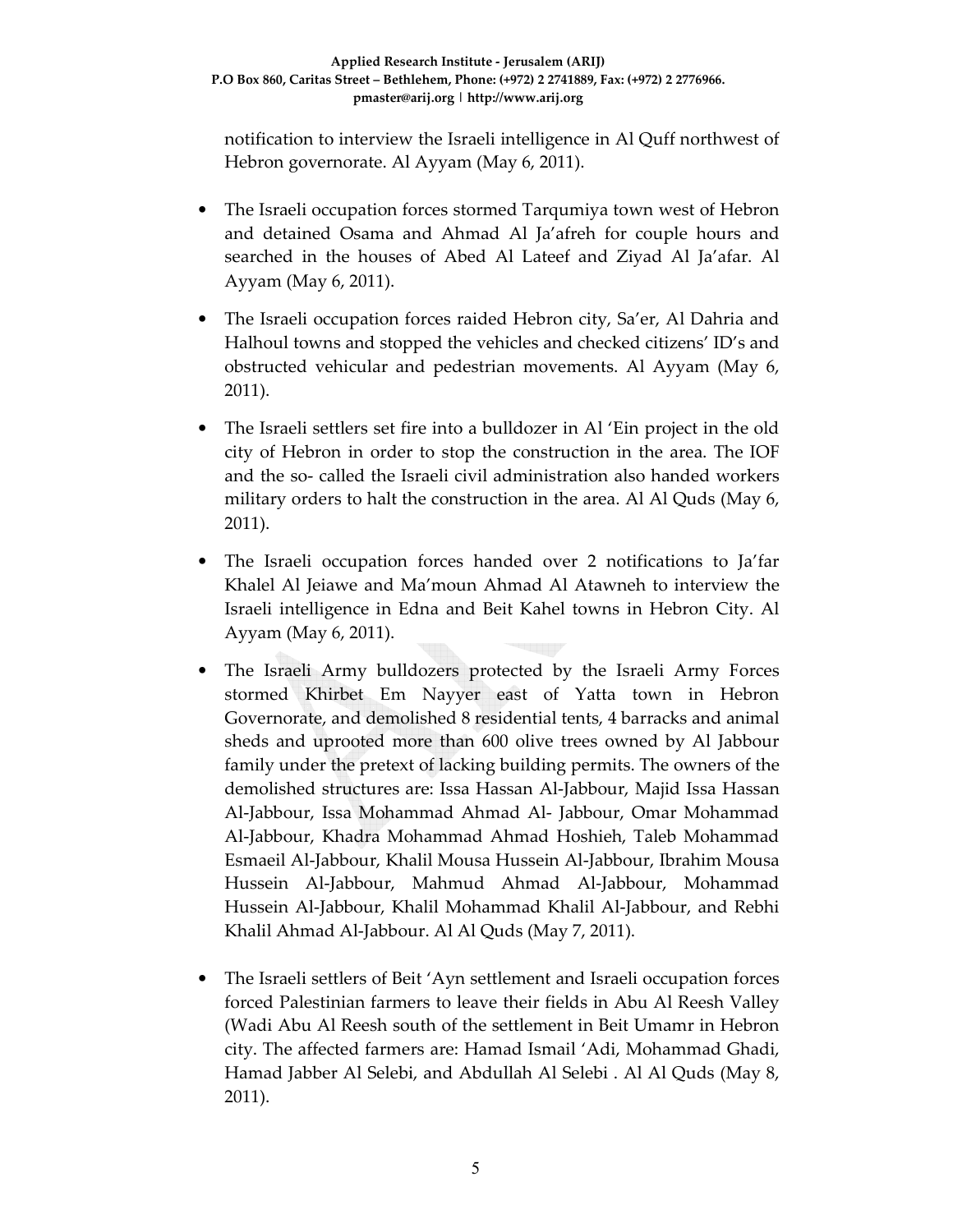- The Israeli occupation forces stormed Al Rehia, Haloul and Dura towns and Al Fawwar refugee camp and stopped citizens vehicles and checked in their ID's and handed Sifan 'Arafeh notification to interview the Israeli intelligence. Al Ayyam (May 10, 2011).
- The Israeli occupation forces attacked and prevented 'Ali Awad and his family in Beit Ummar north Hebron city from working in their lands located nearby Karmi Tzur settlement south of Hebron city. Wafa (May 12, 2011).
- The Israeli occupation forces raided Beit 'Awa town in Hebron city and handed Awad Saleh Al-Sweti, 'Aied Al-Sweti and Mohammad Al-Sweti notification to interview the Israeli intelligence. Al Ayyam (May 13, 2011).
- The Israeli settlers attacked and threw stones at houses owned by Ra'ed Arab, Hisham Al 'Azeh and Hani Al 'Azeh in Tel Al-Rumeida neighborhood and Al Husain valley (Wadi Al Husain) in Hebron city. Al Ayyam (May 16, 2011).
- The Israeli settlers of Qiryat Arba' settlement set fire into vehicles owned by Hamodeh Salem Al Jiousy while parked in front of his home near the settlement east of Hebron city. Al Ayyam (May 16, 2011).
- The Israeli occupation forces set up military checkpoint at the entrance of Al Tabaqa village south of Dura town in Hebron city.. Wafa (May 16, 2011).
- Tens of dunums of lands planted with beans were set to fire in Al Fawwar refugee camp south of Hebron as a result of the Israeli occupation forces attack at Palestinian citizens. Al Al Quds (May 17, 2011).
- Religious students of Qiryat Arba' settelment threw Molotov's to several houses owned by Abu 'Aesifan family in 'Aroub camp north of Hebron city. Al Ayyam (May 17, 211).
- The Israeli occupation forces raided Deir Samit village west of Hebron city. The IOF also set up tents on the western entrance of Bani Hassan town south of Hebron city. Wafa (May 18, 2011).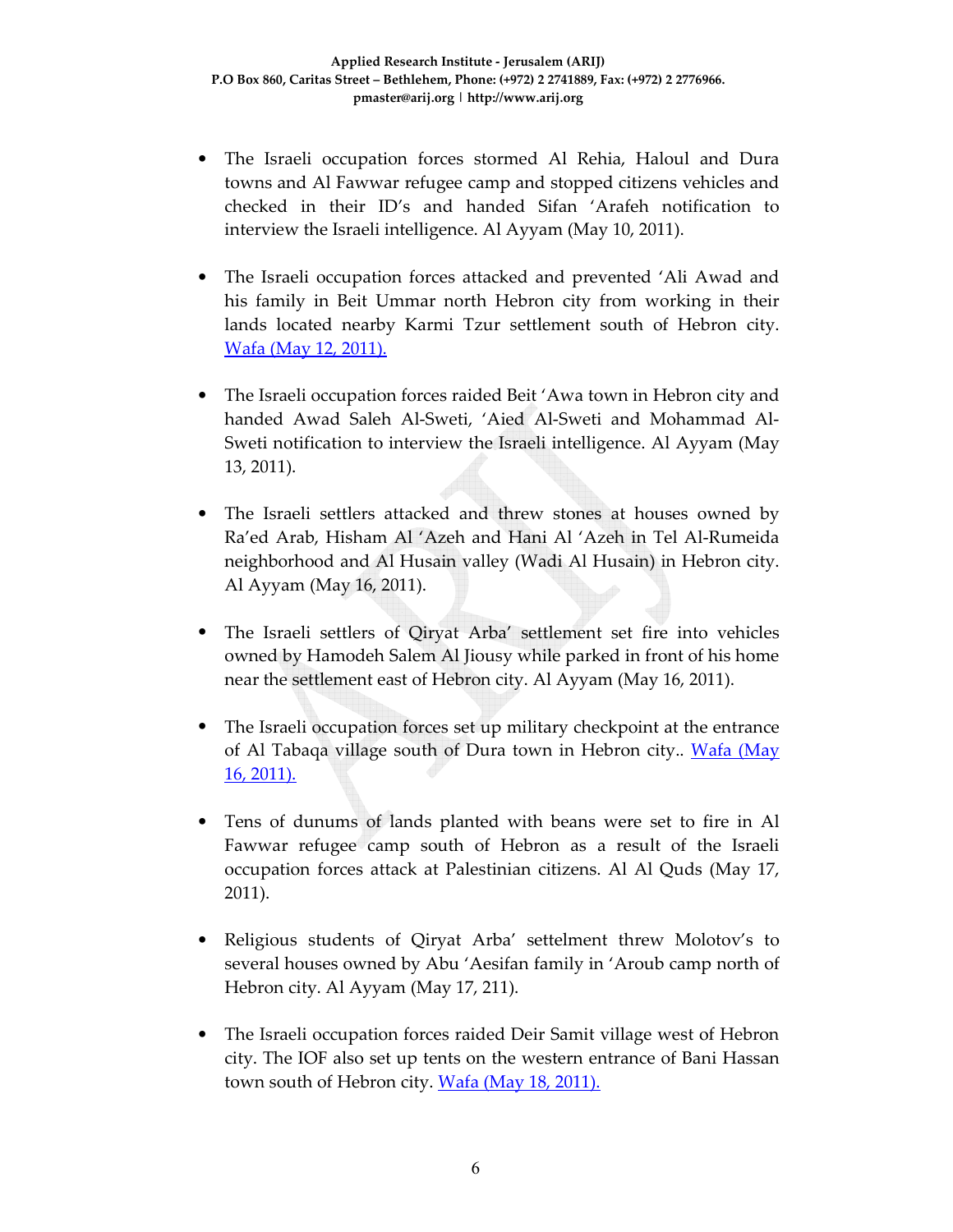- The Israeli occupation forces set up military checkpoints on the entrance of Edna, Dura and Haloul towns in Hebron governorate. Wafa (May18, 2011).
- The Israeli settlers of Susyia settlement released flocks of sheep to Palestinian fields planted with crops and olives located west of the settlement and are owned by Mohammad 'Eqab Al Nawa'jeh and Nidal Jebriel Al Nawaj'a. Al Ayyam(May 21, 2011).
- The Israeli settlers of Remat Yeshai threw stones at Palestinian citizens of Tel Al Rumeida neighborhood and Jabal Al Rahmeh (Al Rahmeh Mountain) in Hebron governorate. Wafa (May 22, 2011).
- The Israeli occupation forces set up a military checkpoint in Al Mahoul area and stormed Bani Na'im town east of Hebron city and Al Sura in the southern of the city .Al Ayyam (May 23, 2011).
- The Israeli occupation forces stormed Tarqumia town west of Hebron governorate and raided the house of Mo'ad 'Abed Al Min'em Shalalfeh and 'Abed Al Min'em Shaker 'Abed Al Min'em Shalalfeh and searched in its contents. Wafa (May 23, 2011).
- The Israeli occupation forces stormed Haloul and Dura towns and other neighborhoods in Hebron governorate and stopped and searched the citizens' vehicles and checked in their ID cards. Al Ayyam (May 24, 2011).
- The Israeli occupation forces stormed the houses of Ra'ed Abed Al Karem Swaity, Riad Abed Al Hadi Swaity in Beit 'Awa town in south of Hebron Governorate. Wafa (May 24, 2011).
- The Israeli occupation forces handed over demolition orders for Yossef Mohamad 'Abed Al Rahim Al 'Ajarmeh, Ahmad Al Ajarmeh, Khalel 'Abed Al Jabar Al Sarahin, Sliman Al Sarahneh, Tafesh Salem Ghatasheh and Mahmoud Al 'Akel in Beit Ula town west of Hebron city to demolish 4 water wells, agricultural facilities and tents in addition to other orders to uproot trees planted in Wadi Al Jalmoun ( Al Jalmoun valley) and Tawas areas north of Beit Ula in Hebron Governorate. Al Al Quds (May 24, 2011).
- The Israeli occupation forces and the civil administration bulldozed 30 dunums of lands planted with vegetables, 11 dunums of which are owned by Mohammad Mustafa Jaber in Al Baqa'a area nearby Qiryat Arba' settlement east of Hebron city. The remaining targeted lands are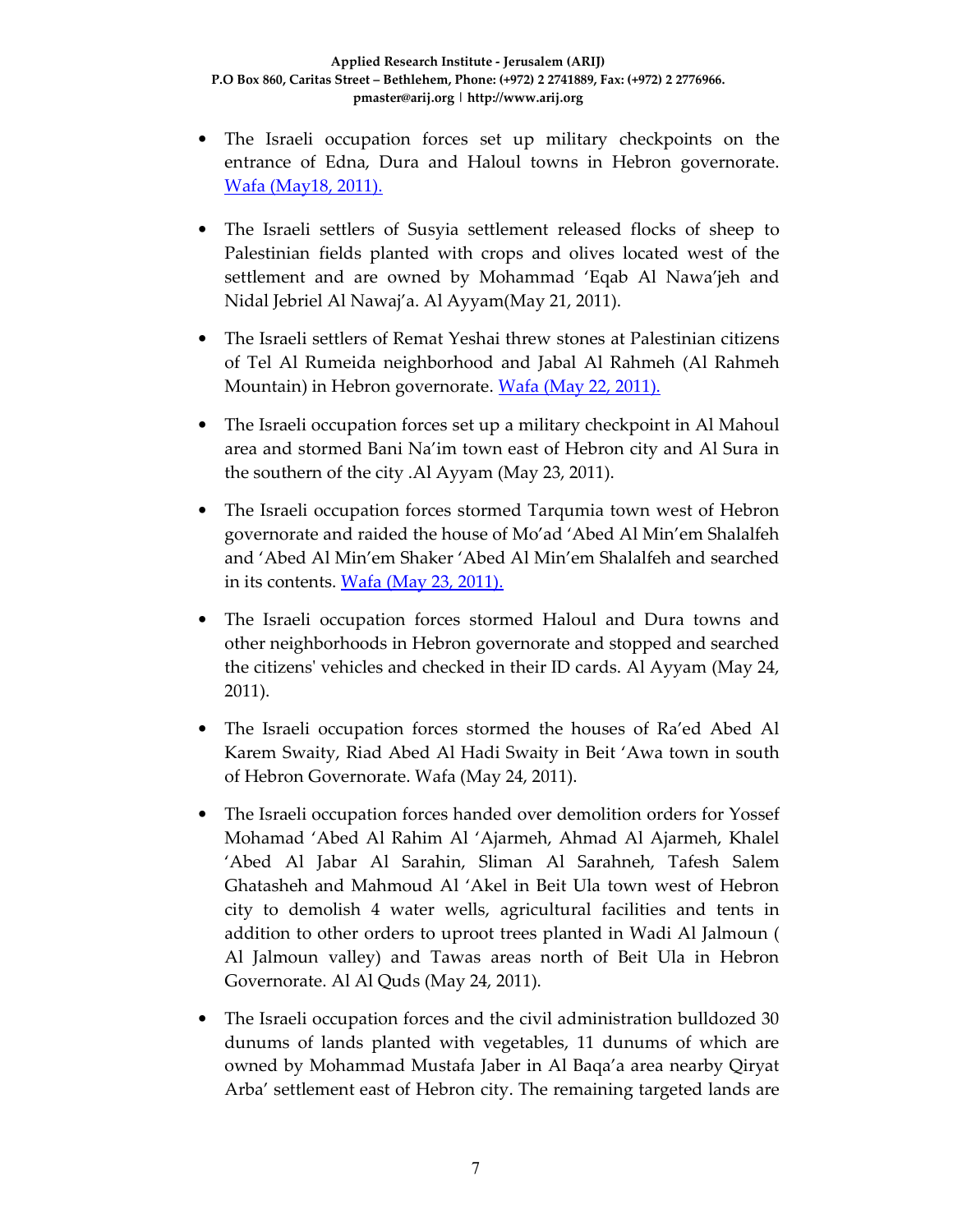owned by Rashad Khader Naji Jaber, Rashed Khader Jaber, Shadi Fahmi Jaber and Fadi Jawad Jaber. Al Ayyam (May 26, 2011).

- The Israeli occupation set up several checkpoints on the entrance of Yatta, Al Smou, Sa'er, Al Nabi Saleh and Al Fawar refugee camp. Wafa (May 26, 2011).
- The Israeli occupation forces stormed Surif and Beit Ummar and searched several Palestinian houses owned by Ziad Khames, Raed Sabarneh, Nizar Sabarneh, and Ayman Mohammad Fadel Al Alameh in Al Medba'a area . Al Ayyam (May 27, 2011).
- The Israeli occupation forces demolished 3 water wells, one of which is owned by Al 'Asoud family and the remaining two are owned by Ahmad Mohammad Taha Abu 'Awad and Ibrahim Mohammad Taha Abu 'Awad. The wells were used for agriculture and domestic needs in Al Ras and Twal Mussa areas in Edna town west of Hebron city. Al Ayyam (May 27, 2011).
- The Israeli occupation forces set up two military checkpoints in Hebron Governorate; the first checkpoint was set up at the entrance of Sa'er town; while the second one was set up at Haloul Bridge. The IOF stopped Palestinian vehicles and checked the ID's of the citizens. Wafa (May 28, 2011).
- The Israeli settlers of Bat 'Aien settlement uprooted 20 olive trees and 20 Grap trees owned by Hamad Abed Al Hamed Al Sliebi in Abu Al Reesh valley (Wadi Abu Al Reesh) in Beit Ummar town in Hebron city. Al Ayyam (May 29, 2011).
- The Israeli occupation forces raided a stone and marble factory owned by Barakeh Al Atrash in Hebron city. Al Al Quds (May 30, 2011).
- The Israeli occupation forces stormed the house of Rateb 'Abed Al Minim Ad'es in Beit 'Amra village south west of Yatta town. Al Ayyam (May 30, 2011).
- The Israeli occupation forces stormed Wadi Al Qadi (Al Qadi Valley) in Hebron city and searched the houses of Zidan Al Rijebi, Moa'd Tawfiq Al Rijebi and Zaid Al Rijebi. Moreover the IOF stormed Dura town southwest of Hebron city and searched caves in Wadi Al 'Alqa (Al 'Alqa valley) south Hebron city. Al Al Quds (May 31, 2011).

#### **Jerusalem**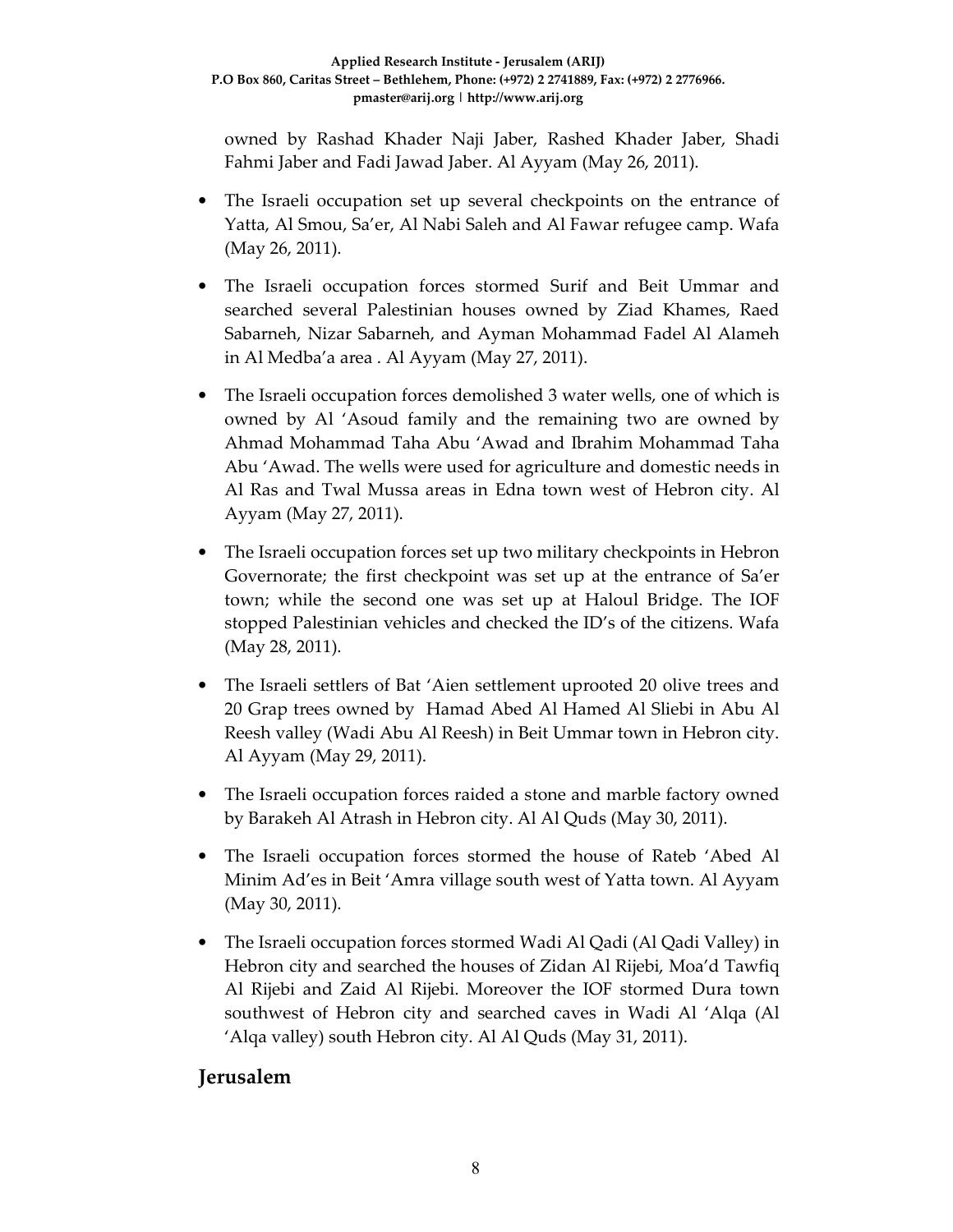- A group of A'teriot Kouhaniem settlers attacked a Palestinian house owned by Al Bakri family in Al Wadd Street nearby Al Aqsa mosque gates in Jerusalem city. Al Al Quds (May 2, 2011).
- Patrol of Israeli army stormed Shu'fat refugee camp in Jerusalem where they occupied the roof of Al Dajani building. Al Al Quds (May 2, 2011).
- The Israeli occupation forces set up military checkpoints for the second day in row in Al Rababa valley (Wadi Al Rababa) and Helwa valley (Wadi Al Helwa) in Jerusalem, and searched Palestinian vehicles using police dogs.AlAl Quds (May 3, 2011).
- The Israeli Prime Minister's Office decided to postpone two plans to build housing units in Israeli settlements beyond Jerusalem's green line. One project is a plan to build 930 housing units at the settlement of Har Homa, and the other is slated to see the construction of dozens of units in Pisgat Ze'ev settlement. Al Al Quds (May4, 2011).
- The Israeli occupation forces uprooted tens of olive trees owned by Sami Talal in Al Nabi Samuiel northwest Jerusalem. Al Al Quds (May 4, 2011).
- The Israeli settlers bulldozed and uprooted 300 old Roman Olive trees in lands weste of Shu'fat and Beit Hanina towns. Al Al Quds (May 4, 2011).
- The Israeli settlers of Al Nabi Yacoub (Jacoub the prophet) set fire in tens of olive trees owned by Askar, Al Khateeb, Sbieh, Amer and Abu Khalel families in Hizma village north of Jerusalem city. Al Al Quds (May 4, 2011).
- Two Israeli bulldozers razed lands in western Shu'fat in the area of Be'ir Naser Allah. Al Al Quds (May 4, 20111).
- The Israeli occupation forces and the so-called civil administration handed over notification to 50 families of Al Saraya clan (450 people) in Abu Hindi Valley (Wadi Abu Hindi) southeast of Jerusalem city to leave within two weeks where the IOF also handed 7 notifications to the same area a day before. Al Al Quds (May 6, 2011).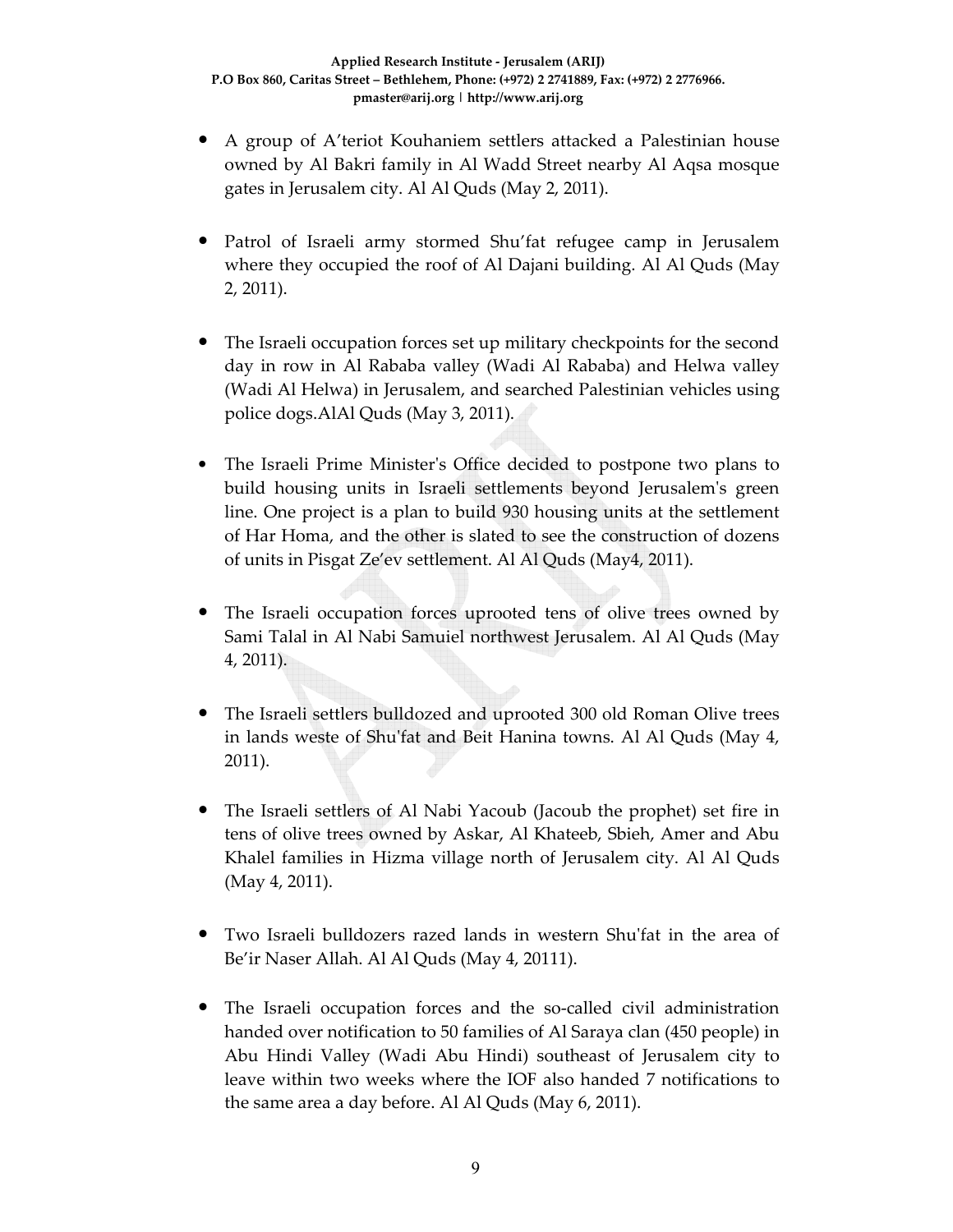- The Israeli occupation authority (IOA) started building a section of the separation wall around the village of Qalandia to the north of occupied Jerusalem. The IOA bulldozers escorted by security forces started leveling land south of the village. The wall would divide the village into two isolated sectors and would place tens of dunums of Palestinian farmers' land behind it blocking them from reaching their lands. The wall would surround the village with a cement structure turning it into a ghetto with only two passages out one leading to Ramallah city and the other to Bir Nabala village. Al Ayyam (May 6, 2011).
- The citizens of Al Sheikh Jarrah neighborhood rejected the project which includes a settlement scheme number "13500" sponsored by the well known Israeli business man Arieh King. The scheme will threaten 30 Palestinian families in the neighborhood. Al Al Quds (May 9, 2011).
- The Israeli occupation forces closed the Shu'fat military checkpoint in both sides. Al Ayyam (May 10, 2011).
- A new policy has been officially declared by the Israeli occupation authorities in a couple of Peace Now's petitions to the High Court and in other petitions submitted by Yesh Din and Palestinians, regarding illegal construction in the West Bank. The State declared to the court that the illegal construction that can be authorized (i.e. on land that can be declared as State Land) will be approved. Construction on private Palestinian land that cannot be declared as State Land will be dismantled in a year's time. **PEACENOW** (May 11, 2011).
- The Israeli Jerusalem District court had postponed the request of the Israeli Municipality of Jerusalem to demolish 29 Palestinian Houses in Al- Bustan neighborhood in Silwan city in the eastern part of the city of Jerusalem. The Israeli court decisions in the demolition of the rest of the threatened houses will be issued consecutively in the coming few weeks. Al Al Quds (May 11, 20110).
- The Israeli Jerusalem District court had summoned the owners of four of the threatened Palestinian houses in Al Bustan neighborhood In Silwan town for an urgent hearing session to issue its final decision to determine whether to demolish their houses according to the Israeli Municipality of Jerusalem decision or to accept the appeal submitted to the court by the owners of the houses. At the end of the session the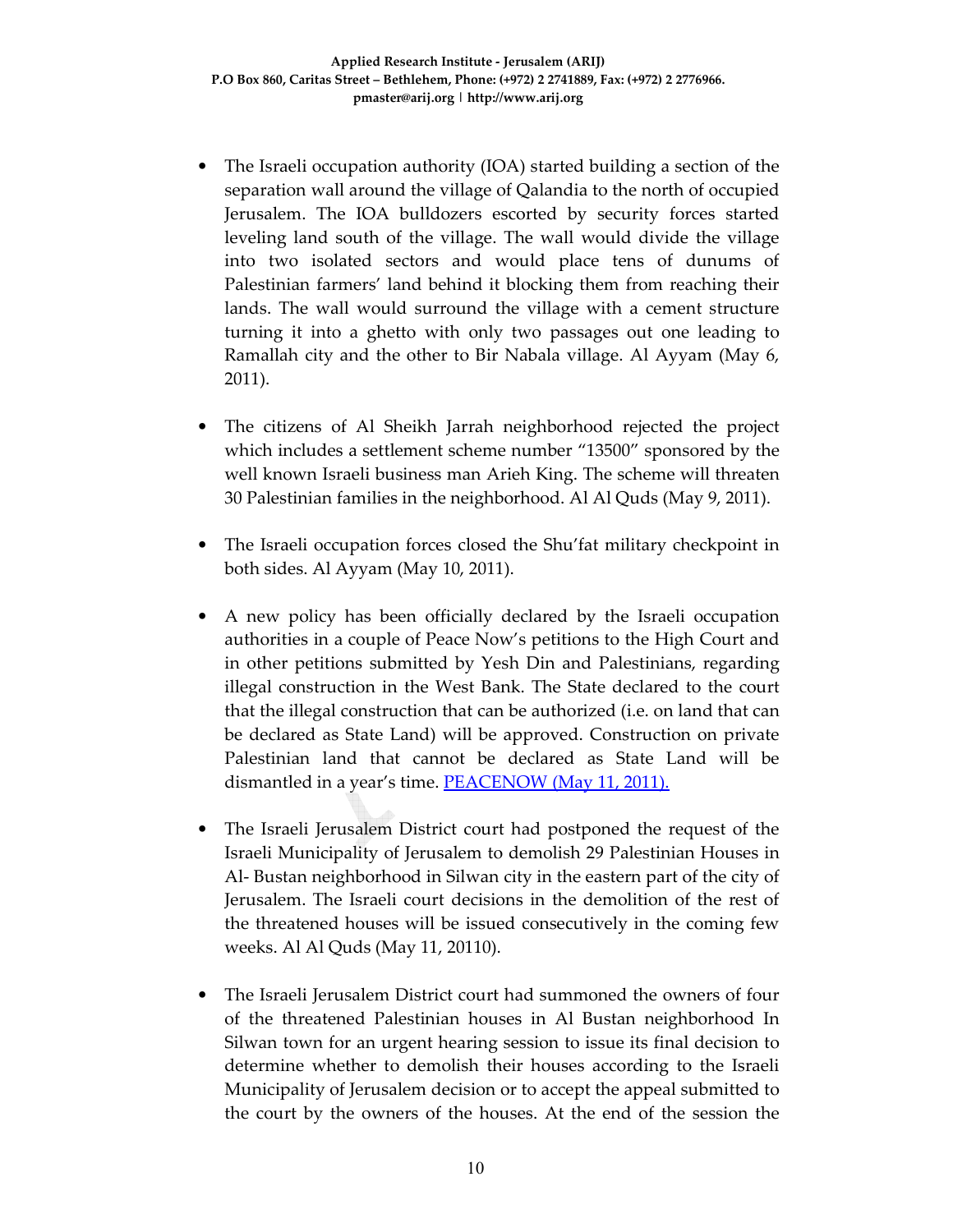aforementioned Israeli court issued its decision to postpone its final decision about the destiny of the four houses and fined owners of the houses for the building without proper authorization. The threatened houses are owned by: Adnan Abu Snieneh, Hassan Mohamad Al – Ruweidi, and another one owned by his wife Samira, and the fourth house owned by Badran family. Al Al Quds (May 13, 2011).

- The Israeli occupation forces stormed the houses of Moussa 'Atwan, Mohammad Ahmad 'Atwan and Marwan 'Atwan in Sour Baher in Jerusalem city. Al Al Quds (May17, 2011).
- The committees' defense for Hai Al Thawri (Al Thawri neighborhood) and Silwan city south of Al- Aqsa mosque were able to prevent 'Add settlers Association claim over a 4 dunums lands owned by Eshtieh family in the neighborhood. Settlers tried to confiscate the land by fencing it. Al Al Quds (May18, 2011).
- Group of Israeli settlers stormed Dar Al Aytam-Thawri School in Jerusalem city.Al Ayyam (May18, 20111).
- The Israeli occupation forces stormed Eben Al Qudsama mosque in Wadi Al Joz (Al Joz valley) in Jerusalem city, and searched in its contents where they closed it finally as a result of an order issued by the ministry of internal security. Al Ayyam (May19, 2011).
- The Jerusalem district planning and construction committee will discuss a plan to establish 1550 housing units in two Israeli settlements in east Jerusalem. The planned housing units are to be built in the settlements of Har Homa (Abu Ghneim Mountain) south of Jerusalem city and Pisgat Ze'ev north of Jerusalem. Al Al Quds (May 19, 2011).
- Israeli Settlers are planning to erect three new outposts in the West Bank on the eve of Prime Minister Benjamin Netanyahu's speech before the US Congress. Hundreds of members of the Hilltop Youth have completed preparations for constructing the new outposts on the night between Monday and Tuesday, during Netanyahu's scheduled speech before AIPAC (American Israel Public Affairs Committee) . One of the outposts is to be built between Ma'aleh Adumim and Jerusalem known as E1. Ynetnews (May 20, 2011).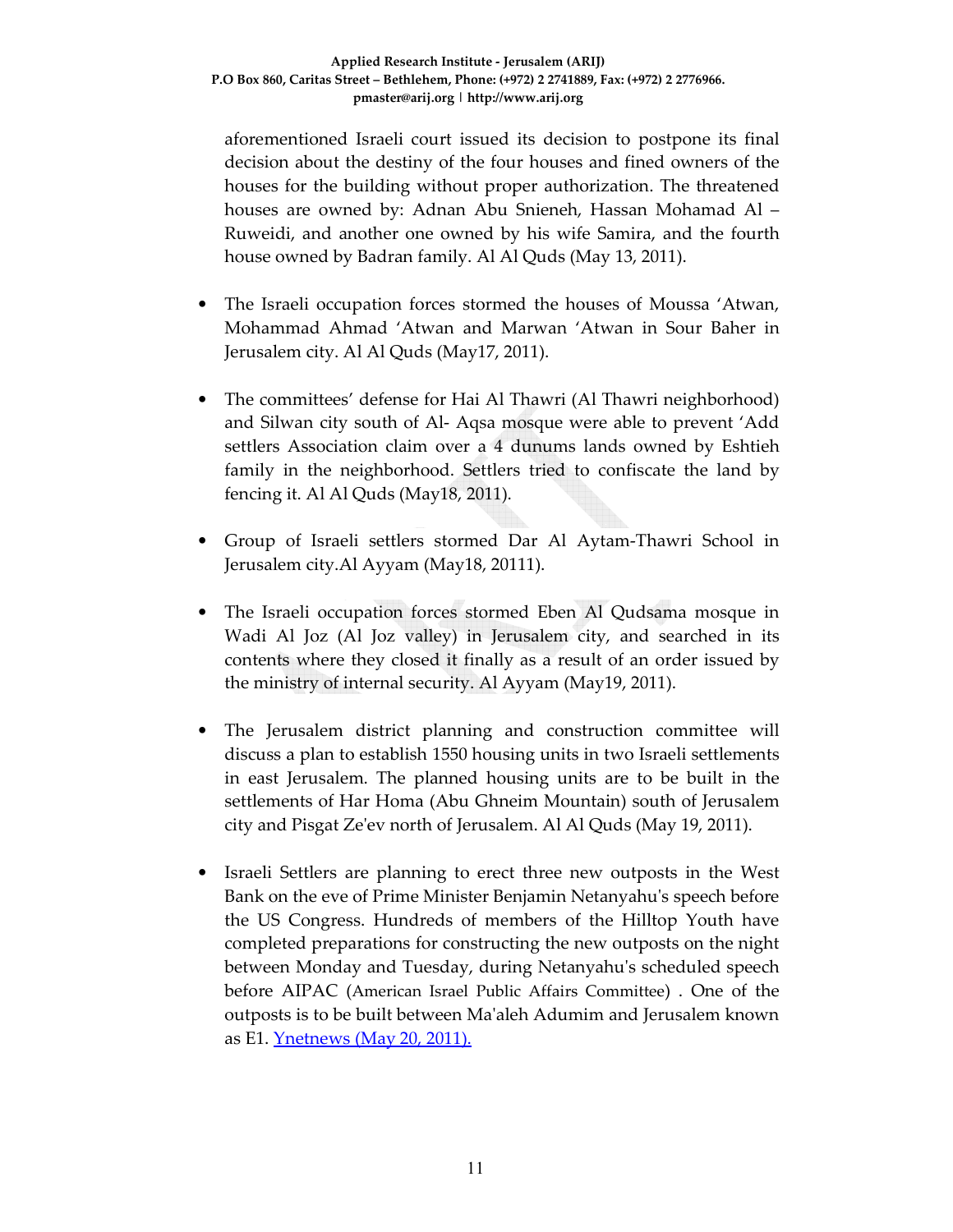- The Jewish Ateret Cohanim Organization announced celebrating the inaugural of 50 new settlement units next Wednesday, in Ras el Amoud neighborhood in Jerusalem. The celebration will be attended by a number of the Israeli ministers and Knesset members. The project was entirely funded by the American Jewish millionaire Irwin Moskowitz and will carry the name of Ma'ale David.It should be noted that this project will increase the number of settlement units in Ras el Amoud to 200. Wafa (May 23, 2011).
- The Israeli minister of Defense Ehud Barack approved the marketing and construction of 294 housing units in the settlement of Beitar Illit (according to plan 426/8 that was approved in the past). At the settlement of Efrat, the Minister has approved the marketing and construction of housing for elderly and a commercial center in Giv'at Hazayit area in Efrat (according to plan no. 410/5/4 that was approved in the past). Peace Now (May 23, 2011).
- The Israeli occupation forces stormed the office of Jerusalem Heritage committee in Wadi Al Joz (Al Joz valley) in Jerusalem city, and closed it by an order of the general inspector of the Israeli police. Al Al Quds (May 23, 2011).
- The Israeli Municipality imposed fines on Two Palestinian residents in Al Esawyia town in Jerusalem for building without permits. The fined residents are: (1) Mussa 'Abed and was fined a total of 25 thousand NIS paid in cash and 20 thousand paid in monthly installments; (2) Nabil 'Abed and Hamza 'Abed were fined a total of 20 thousand NIS paid in cash and 20 thousand NIS paid also in monthly installments**.**  Wafa (May 24, 2011).
- The Israeli central court in Salah Al Din Street was scheduled today to look into the case of demolishing the houses in Al Bustan neighborhood east of Jerusalem city. Maannews (May 24, 2011).
- The bulldozers of the Israeli Municipality of Jerusalem razed and uprooted olive trees and a park near Bab Al 'Amoud area and Sulaiman cave (Mgharet Sulaiman) in Sultan Sulaiman Street in Jerusalem city. Al Al Quds (May 25, 2011).
- The Engineer of the Israeli Municipality of Jerusalem sent a letter to the Western Wall Heritage Fund, the Jewish foundation responsible for building new bridge for Al Mughrabi Gate instead of the temporary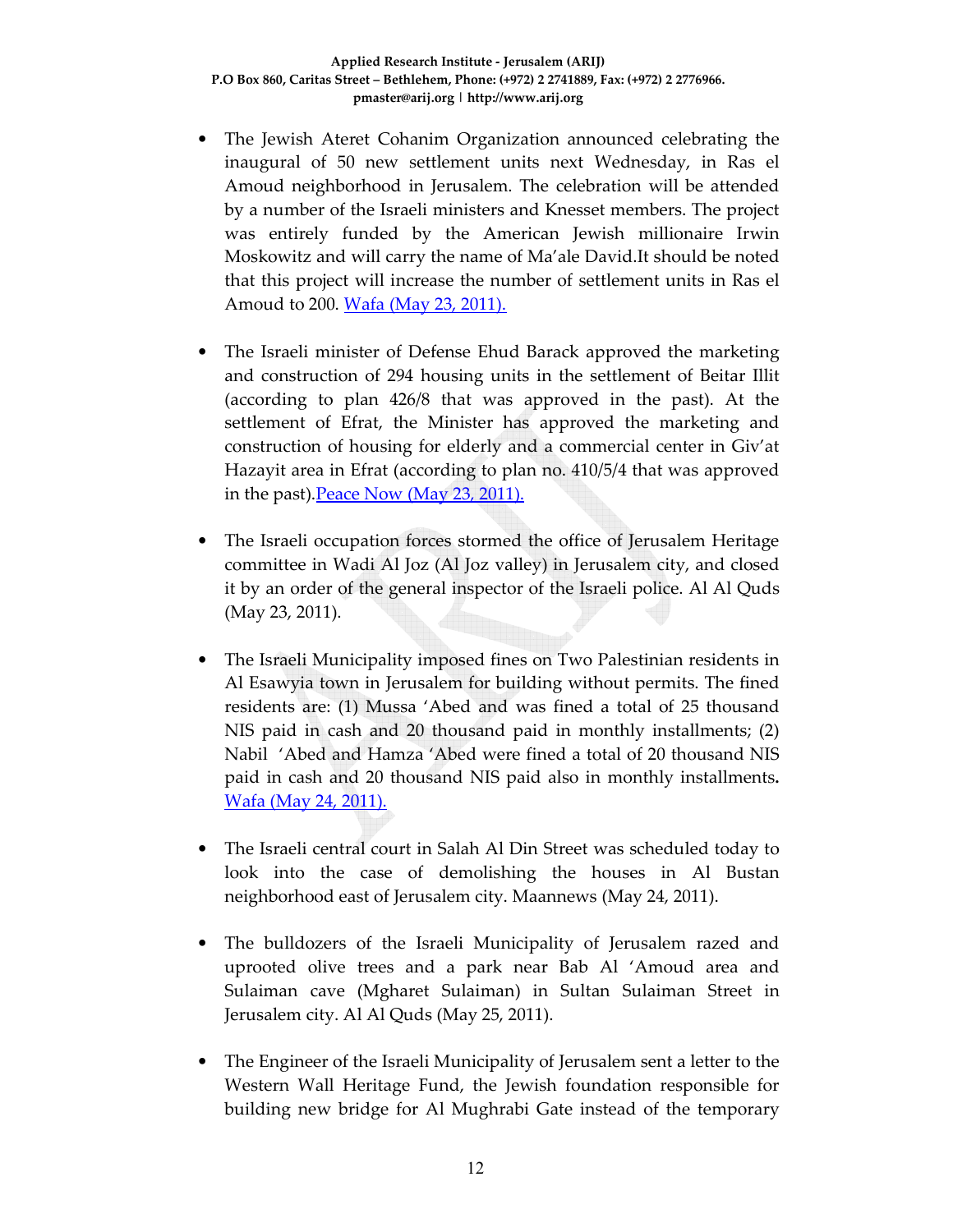wooden bridge built in 2004 after the collapse of the original one, notifying them that the foundation is to destroy the bridge within two weeks or the Municipality will tear it down. It is worth mentioning that in December 2007 ,the Jerusalem's District Planning and Construction Committee approved a plan to demolish the archeological Mughrabi road and bridge adjacent to al Aqsa Mosque in order to build a military bridge. Al Quds (May 25, 2011).

- The Israeli Jerusalem District court had postponed a session held for issuing a decision in the case of demolishing 22 Palestinian houses in Al Bustan neighborhood in the Jerusalemite city of Silwan after the Israeli Municipality of Jerusalem refused a petition submitted by the owners of the threatened houses to halt the demolition for one year. Accordingly, the court will issue its final decision on June 22, 2011. Al Al Quds (May 25, 2011).
- Hundreds of Israelis attended a dedication ceremony of the second stage of the Ma'aleh David settlement, which celebrated 60 new apartments in the Palestinian Jerusalemite neighborhood of Ras el- 'Amud. The event was attended by The Mayor of the Israeli Municipality of Jerusalem Nir Barakat, The Israeli Knesset Speaker Reuven Rivlin, Interior Minister Eli Yishai, Education Minister Gideon Sa'ar, Environmental Protection Minister Gil'ad Erdan, Science and Technology Minister Daniel Herschkowitz and former Sephardi Chief Rabbi of Israel Eliahu Bakshi-Doron. Al Al Quds (May 26, 2011).
- The Israeli Interior Minister Eli Yeshai and the Mayor of the Israeli Municipality of Jerusalem Nir Barakat announced that Jerusalem's municipal territory will expand by 290 dunums, incorporating part of the fields of Ramat Rahel settlement south of the city of Jerusalem to build 1,600 housing units. The plan still needs to be approved by the Jerusalem District Building and Planning Committee, which is part of the Interior Ministry; Al Al Quds (May 26,2011).
- The Jerusalemite resident Mahmoud 'Aramen had demolished his 80 square meters house by himself in Burj Al Laqlaq area in Jerusalem city under the pretext of lacking building permit. The Municipality claims that the house is located in an area classified as "Green Area" by the Municipality. It's worth mentioning that Mr. 'Aramen is paying a monthly fine imposed by the Israeli municipality of Jerusalem on him for building without proper authorization. Al Al Quds (May 29, 2011).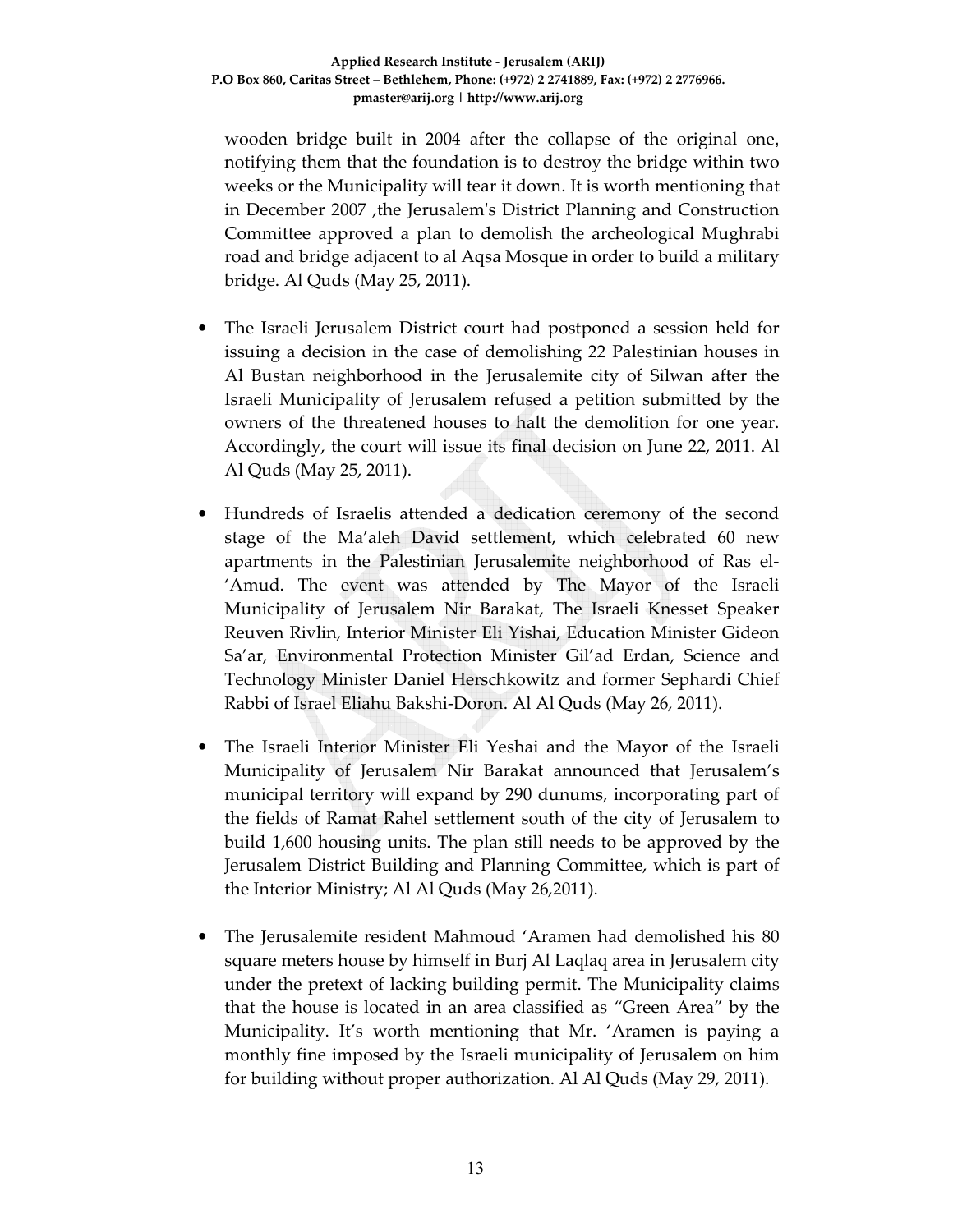- The Israeli Army bulldozers razed and confiscated tens of dunums of lands in Abu Dis town east of Jerusalem city to expand the landfill that exist in the town. Al Ayyam (May 29, 2011).
- The Israeli bulldozers started their work in the site of the demolished Shepherds hotel in Al-Sheikh Jarrah neighborhood east of Jerusalem in order to prepare for the construction of 33 housing units on 3500 dunums of lands in the site. Moreover, and according to the Israeli plan approved by the Israeli Municipality of Jerusalem and funded by the pioneer of the settlements in Jerusalem Irvin Meskovitch, the plan includes the building of another 37 housing units for settlers in addition to a parking for cars, playground and parks. It's worth mentioning that the Shepherds hotel had been demolished on January 9, 2011. Palestine News Network (May 30, 2011).
- The Jerusalemite resident Nizar Ahmad Bashir was forced to demolish his 80 m<sup>2</sup> house (three rooms) which he built to expand his house in addition to a  $60 \text{ m}^2$  retaining wall around the house under lacking proper authorization in Jabal Al Mukabber in Jerusalem. Mr. Bashir indicated that he demolished the rooms and the wall by himself to avoid the heavy demolition fine that would be imposed on him if the Israeli Municipality bulldozers execute the demolition. He also added that the house is owned by his father, where the municipality fined him with 70,000 NIS for building without license. Al Al Quds (May 31, 2011).

#### **Ramallah**

- The Israeli occupation forces stormed a citizen house in Ramallah governorate owned by Bashir Ahmad Al Khaery where they exploded the door of the house. Al Al Quds (May 1, 2011).
- The Israeli occupation forces closed Al Nabi Saleh village northwest of Ramallah city and announced the area as closed military zone, and hindered citizens from entering and exiting the village. Also the IOF stormed the houses of Yasser Al Tamimi and Faraj Al Tamimi and turned it to military zone. Al Ayyam (May 21, 2011).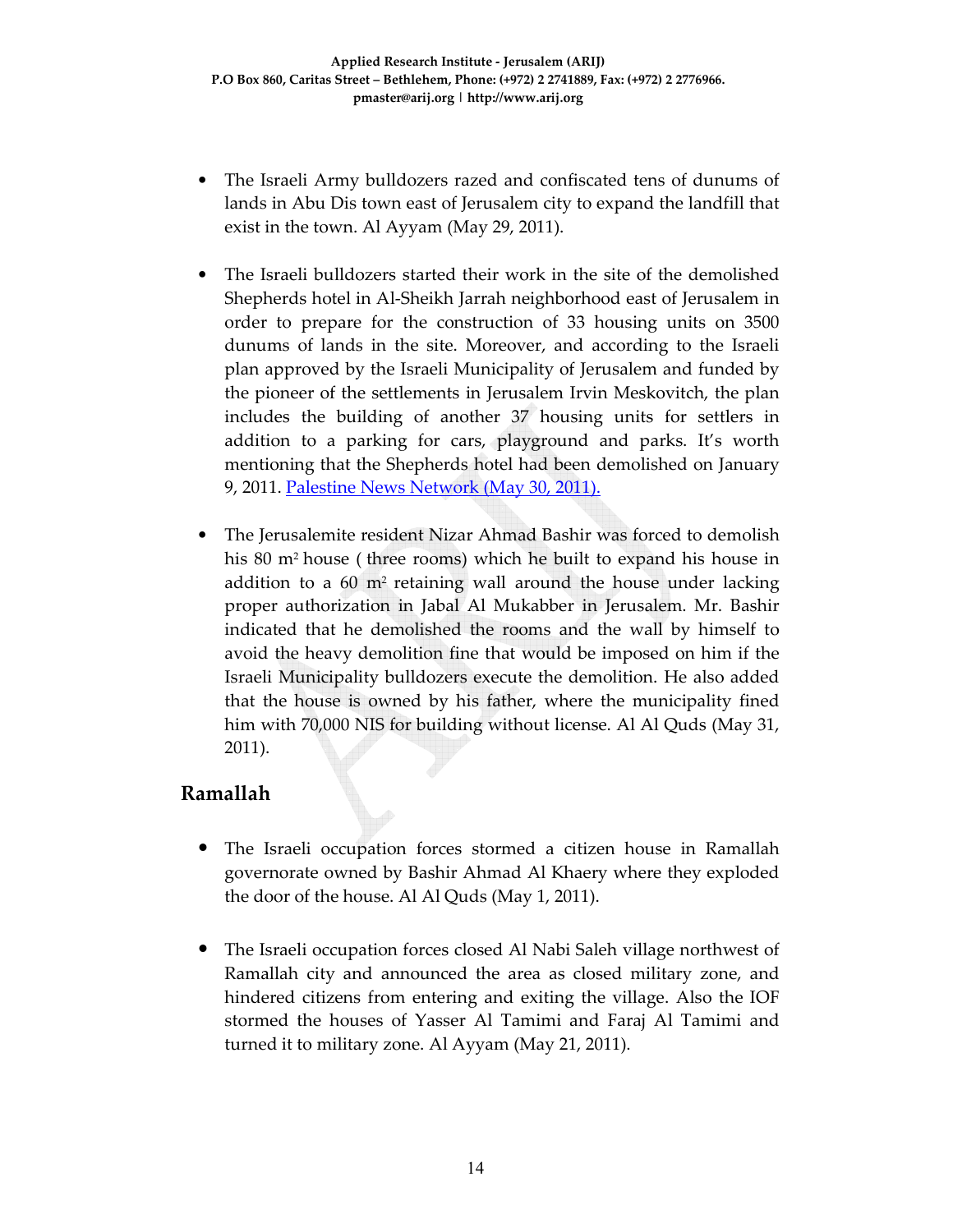- The Israeli occupation forces raided and searched the house of 'Aisha Saleh Yossef in 'Arura town in Ramallah governorate. Al Ayyam (May 24, 2011).
- The Israeli bulldozers opened a new road in the lands of Ni'lin and Deir Qaddis villages in Ramallah governorate to expand Nili settlement. Al Al Quds(May 31,2011).

### **Jenin**

- The Israeli occupation forces stormed Qabatyia village in Jenin Governorate and set up 2 military checkpoints southwest the city. The first checkpoint was set up on the crossroad of Al Kafriyat village while the second one was set up at the entrance of Nazlet Al Sheik Zabed nearby Ya'bud village. The IOF stopped vehicles and checked the ID's of the citizens. Al Ayyam (May 1, 2011).
- The Israeli occupation forces stormed Al Zababdeh village east of Jenin city and the villages of Mothalath Al Shohada (Al Shohada Triangle) in the south and Kafer Al Quds and Zabouba in the west of Jenin city. Wafa (May 4, 2011).
- The Israeli occupation forces stormed the house of Tareq Qa'dan and searched in its contents after detained his wife in one room in 'Araba village south of Jenin city. Al Ayyam (May 6, 2011).
- The Israeli occupation forces stormed the houses of Iyad Fathi Barahmeh and the house of Tareq Nazeh Feqeh in Siris village south of Jenin governorate.Al Ayyam (May 6, 2011).
- The Israeli occupation forces raided the house of Bassam Al Sa'di and searched in its contents in Jenin refuge camp. Al Ayyam (May 7, 2011).
- The Israeli occupation forces set up a military checkpoint and closed the entire main and sub entrance of 'Arraba village south of Jenin city and hindered the vehicles from entering and exiting the village. Al Ayyam (May 8, 2011).
- The Israeli occupation forces stormed the southern entrance of Jenin city and the Sanour village south of Jenin. Al Ayyam (May 10, 2011).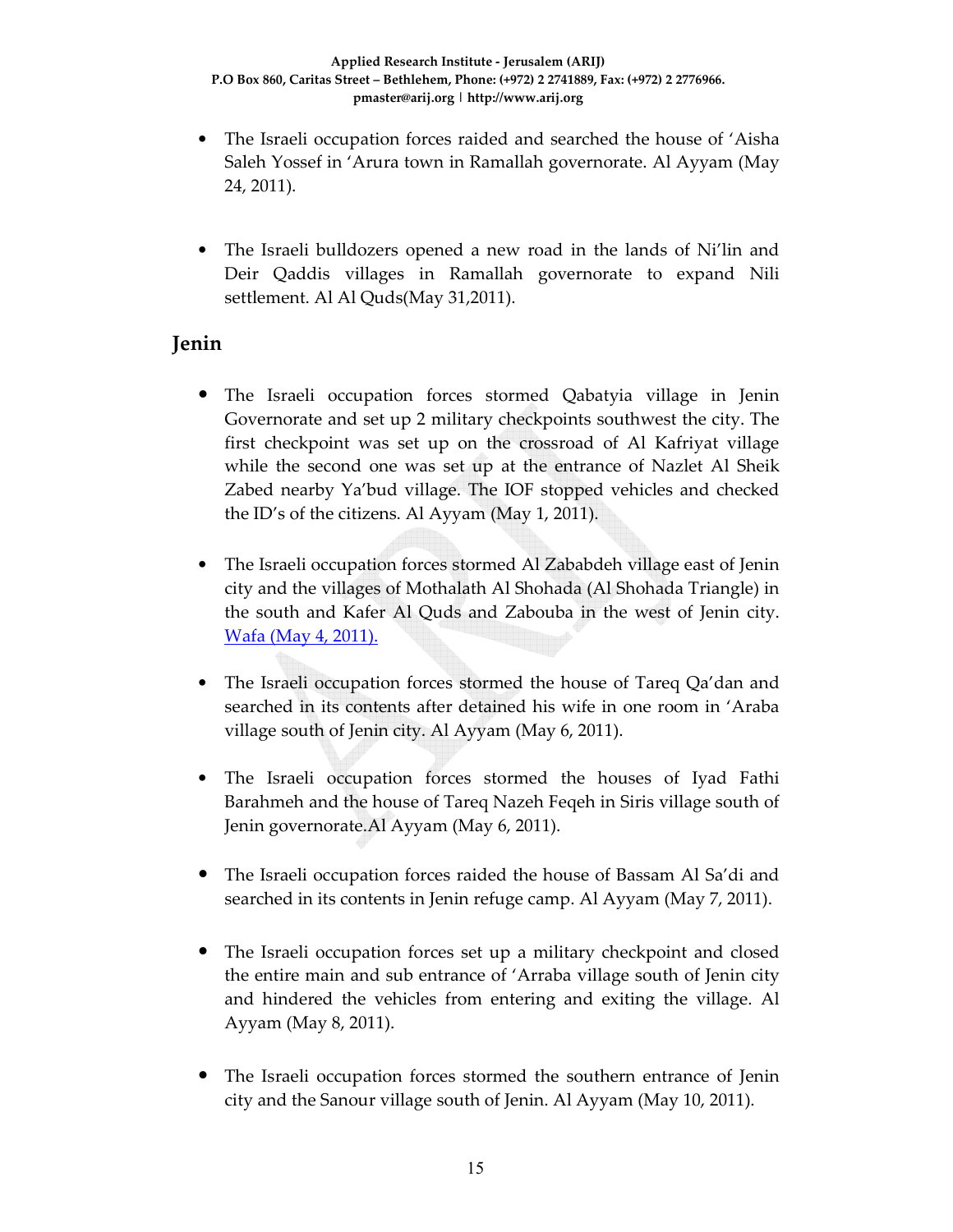- The Israeli occupation forces stormed into several villages and towns south of Jenin city such as Jaba'a, Sanour, Maslieh and 'Ajeh where they stopped and checked the ID cards of the citizens. Wafa (May 25, 2011).
- The Israeli occupation forces set up a military checkpoint on the entrance of Meslieh village in Jenin governorate where they stopped and searched citizen's vehicles and checked the ID cards of the citizens. Wafa (May 25, 2011).
- The Israeli Army forces along with 2 Israeli bulldozers and the so called Israeli Water Authority stormed Kafer Dan village in Jenin governorate and demolished 8 from 12 agricultural wells in the village. The demolished wells are owned by by Hussam Mahfouz Mar'i, No'man Mohamad Mar'i, Mustafa Ashour 'Abed, Baha'a Ghaleb Mohammad Mar'i and Jihad Mar'i, Walled Shafee' Jabaren and Sobhi Mohamad Mar'I; in addition, the Israeli bulldozers demolished a nursery owned by Khalid Mohammad Al Sa'edi. Al Ayyam (May 30, 2011).

#### **Salfit**

- The Israeli occupation forces notified 5 Palestinian farmers to evacuate their lands and uproot the olive trees that are located in Wadi Qana area in Deir Estyia village under the pretext of being classified as "natural reserve". The notification included Yossef Mustafa Mansour, Shadeh Mohammad Awad (50 olive trees), Mokbel Awad (35 olive trees), Haytham Mansour (40 olive trees) and Rezek Abu Naser. Al Al Quds (May 1, 2011).
- The Israeli occupation forces declared Wadi Qana area in Salfit governorate as "closed military zones" where they prevented Nodmi Salman and other Palestinian farmers from entering their agricultural lands. The IOF refused to show the military order under which farmers were expelled. Al Al Quds (May 18, 2011).
- The Israeli Occupation authorities plan to seize more than 2000 dunums of lands planted with olive, fig and almond trees north and east Qarawet Bani Hassan village in Salfit governorate to expand the settlements of Kiryat Netafim and Revava, despite the fact that more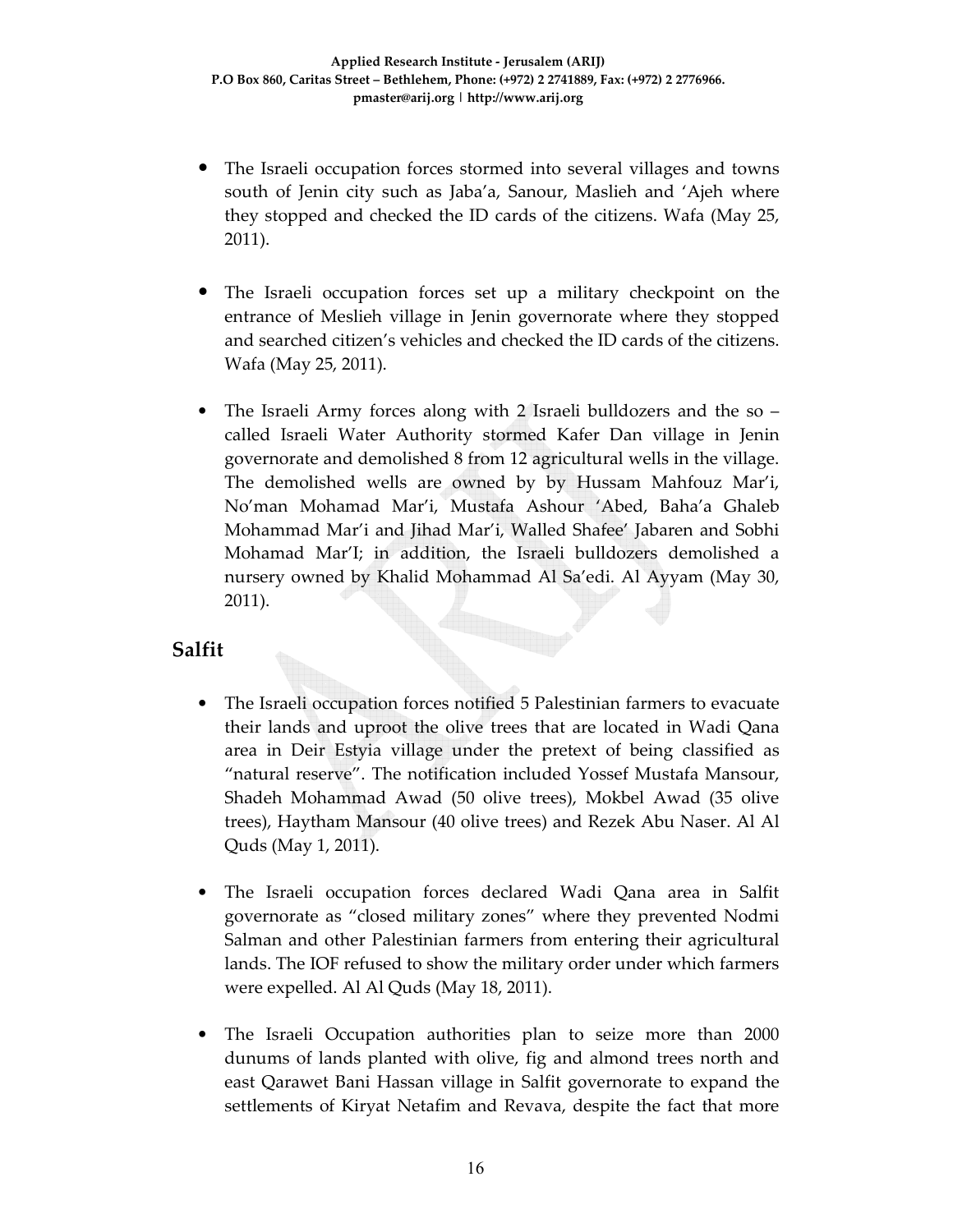than 40 families have ownership documents that prove their ownership of the lands. The targeted lands are located in the areas known as Dar Al Darb, Kheleh Al Kaber, Mashad Al Mai, Al Rjoum, Al Tae'erat and Al Malek Barzoun areas. The plan is issued by the Israeli civil administration and the Israeli supreme planning council for settlements in the west bank Al Al Quds (May 25, 2011).

#### **Nablus**

- Number of Israeli settlers stormed Huwwara village near the crossroad of Yetzhar settlement south of Nablus city and set fire in the prayer's hall of a local school. Al Al Quds (May 4, 2011).
- Hundreds of Israeli settlers with the protection of Israeli occupation forces raided Yossef tomb in Nablus city. Al Al Quds (May 4, 2011).
- The Israeli settlers of Eli settlement prevented Palestinian farmers from tilled their lands in Qaryut village south of Nablus governorate. Al Ayyam (May 4, 2011).
- The Israeli Civil Administration handed a notification issued by the socalled Supreme Council of organization to Abdallah Al Haj Mahammed, head of the village council, to remove and demolish an electric power line that provides seven houses in Jaloud village southwest of Nablus city. Al Al Quds (May 8, 2011).
- Jewish settlers stormed a Palestinian secondary school for girls in Sawiya village in south of Nablus and placed anti-Arab posters on its entrance in Hebrew. Al Al Quds (May 10, 2011).
- The Israeli occupation forces closed Huwwara checkpoint as part of the celebration of Independence Day were they prevented Palestinian vehicles from accessing the checkpoint in both sides. Al Ayyam (May 11, 2011).
- More than 50 Israeli settlers with the protection of Israeli occupation forces raided and threw Molotov bmbs on several Palestinian houses in Asira Al –Qiblyia village southwest of Nablus city. The targeted houses are owned by Mohammad Mahmud Da'oud and Jamal Yousef. Settlers also tried to burn agricultural lands by throwing Molotov bombs. Wafa (May 20, 2011).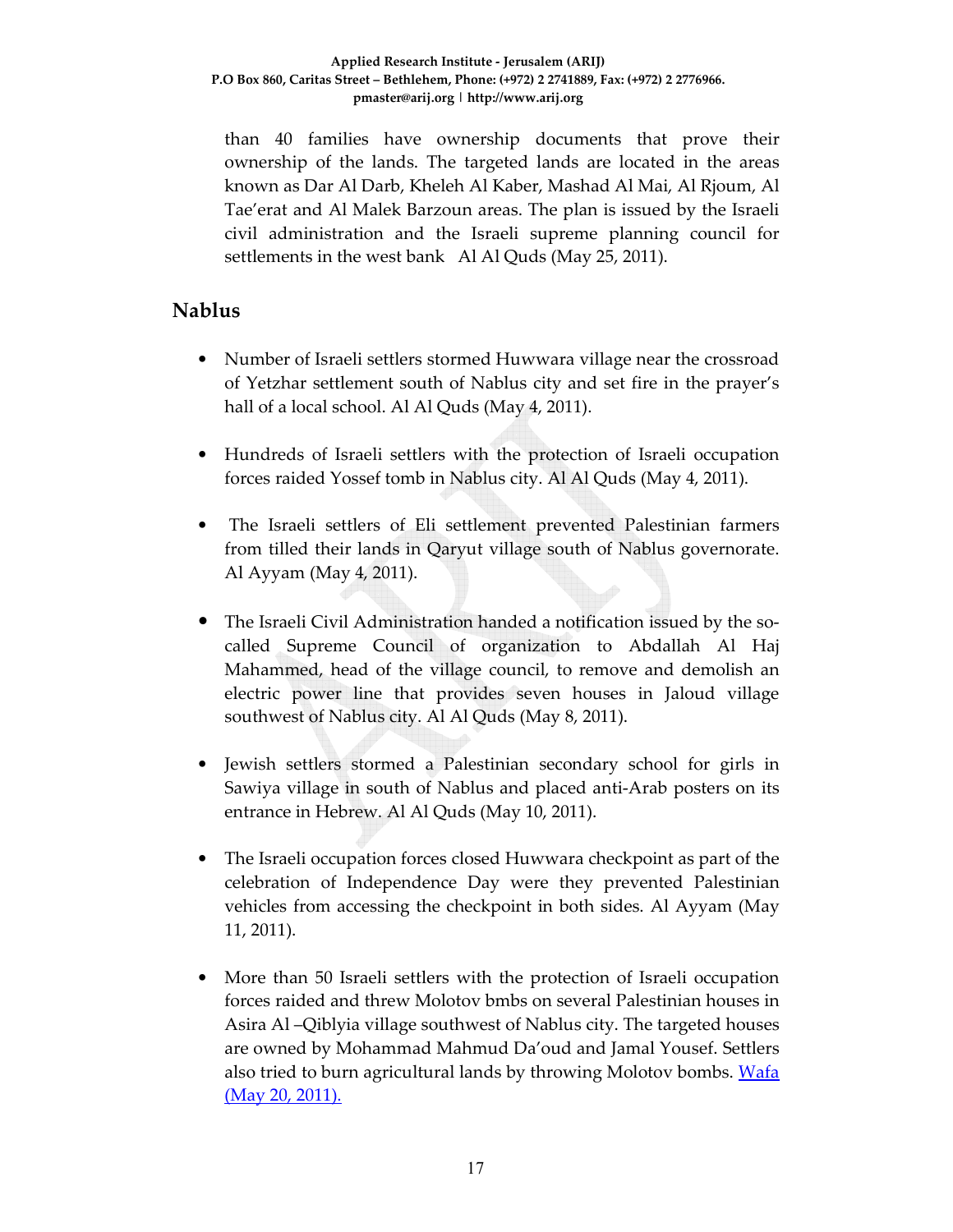- The Israeli occupation forces set up military observation points on the roofs of several buildings in Hawwara village south of Nablus city. Al Al Quds (May 26, 2011).
- The Israeli occupation forces announced Iraq Burin village southwest of Nablus city as closed military area. Wafa (May 28, 2011).
- More than 1000 Israeli settlers stormed Joseph's tomb east of Nablus city. Al Al Quds (May 31, 2011).
- Israeli settlers of Yetzhar settlement south Nablus set fire to 7 dunums of agricultural lands in Al Sha'ra area located in the southern mountains of Madama village. Al Al Quds (May 31, 2011).

# **Qalqilyia**

- The Israeli occupation forces closed Qalqilyia city and its villages in particular Izabat Al Tayeb village and set up a military checkpoint on the eastern entrance of the city which led to the obstruction of vehicles' and pedestrian movements. The IOF also set up a military checkpoint on Nablus – Qalqilyia roadway near A'zoun village and another checkpoint on the road of Habla village south of Qalqilyia city and forbid the citizens and vehicles from crossing the checkpoint. Wafa (May 1, 2011).
- The Israeli occupation forces handed 2 military orders to demolish 2 houses under the pretext of lacking building licenses. The threatened houses are owned by Zeidan Yasser Mohammad Al Tabeb and Shadi Yasser Mohammad Al Tabeb from Izbat al-Tabib village east of Qalqilyia city. Izbat Al-Tabib village council. (May 2, 2011).
- The Israeli occupation forces handed over Izbat Al-Tabib village council notification number (T/05/10) to confiscated 1 dunum of land located within parcel number 2 in order to build a fence of 400 meter long which will surround the village from its northern side, alongside the Israeli bypass road number 55, the trans-Samarian road. LRC (May 2, 2011).
- The Israeli bulldozers continued razing agricultural lands in Qalqilyia city in favor of building a new section of the Israeli segregation wall and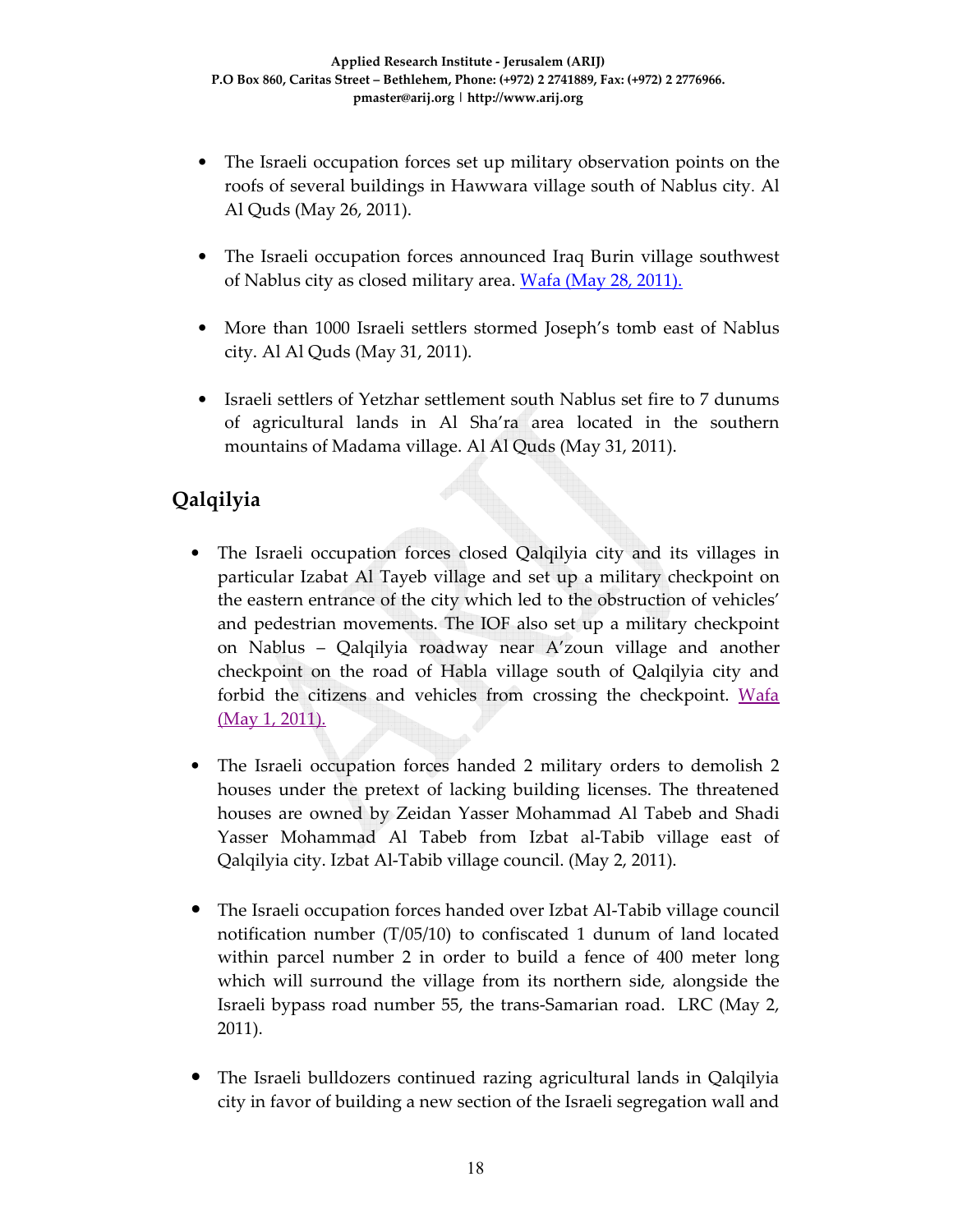barbed wires under the pretext of establishing a Buffer Zone near the wall. The targeted lands are located between A'zoun gates and Izbat Al Tayeb. Al Al Quds (May 2, 2011).

- The Israeli occupation forces stormed several Palestinian houses in Azoun village east of Qalqilyia city and searched in its contents. The houses are owned by Ali Badoun, Farouk Hanieh, Mahmoud Abu Hanieh, Samir Salim, Hamza Hussien, Samir Salim, Rami Radwan, Saker Salim, Mohammad Hanoun and Nidall Salim. Wafa (May 5, 2011).
- The Israeli occupation forces stormed the houses of Lo'ai Hamza Hussien and Abed 'Ala 'Amran Hussien and searched in its contents in A'zoun village east of Qalqilyia city. Wafa (May 7, 2011).
- The Israeli occupation forces raided 'Azoun village east of Qalqilyia city and raided the houses of Th'aer Sifian Riashi, Saied Abu Hanieh, Odai Abu Hanieh, Khalid Abu Hanieh, Omar Mo'en Husien and Ihab Mhana Mish'al.Al Ayyam(May 19, 2011).
- The Israeli occupation forces fenced a piece of land in Ezbet Al Tabib village east of Qalqilyia city after notifying the owners of the targeted land that it will be confiscated to the interest of establishing a security zone. Al Al Quds (May 24, 2011).
- The Israeli occupation forces set up a barbed fence of 2.5 meters height and 4 meters width at 'Azoun gate east of Qalqilyia city. Al Ayyam (May 26, 2011).
- The Israeli occupation forces and the so-called the Israeli Planning and Construction Committee demolished a store for selling construction material owned by Mahmoud Sukar under the pretext of lacking building permit in Jinsafut village east of Qalqilyia city. Al Ayyam (May 31, 2011).
- The Israeli occupation forces demolished two animal shelters owned by 'Abdul Qader Farda in the Bedouin village of Arab Abu Farda south of Qalqilyia governorate. Al Al Quds (May 31, 2011).

#### **Tulkarem**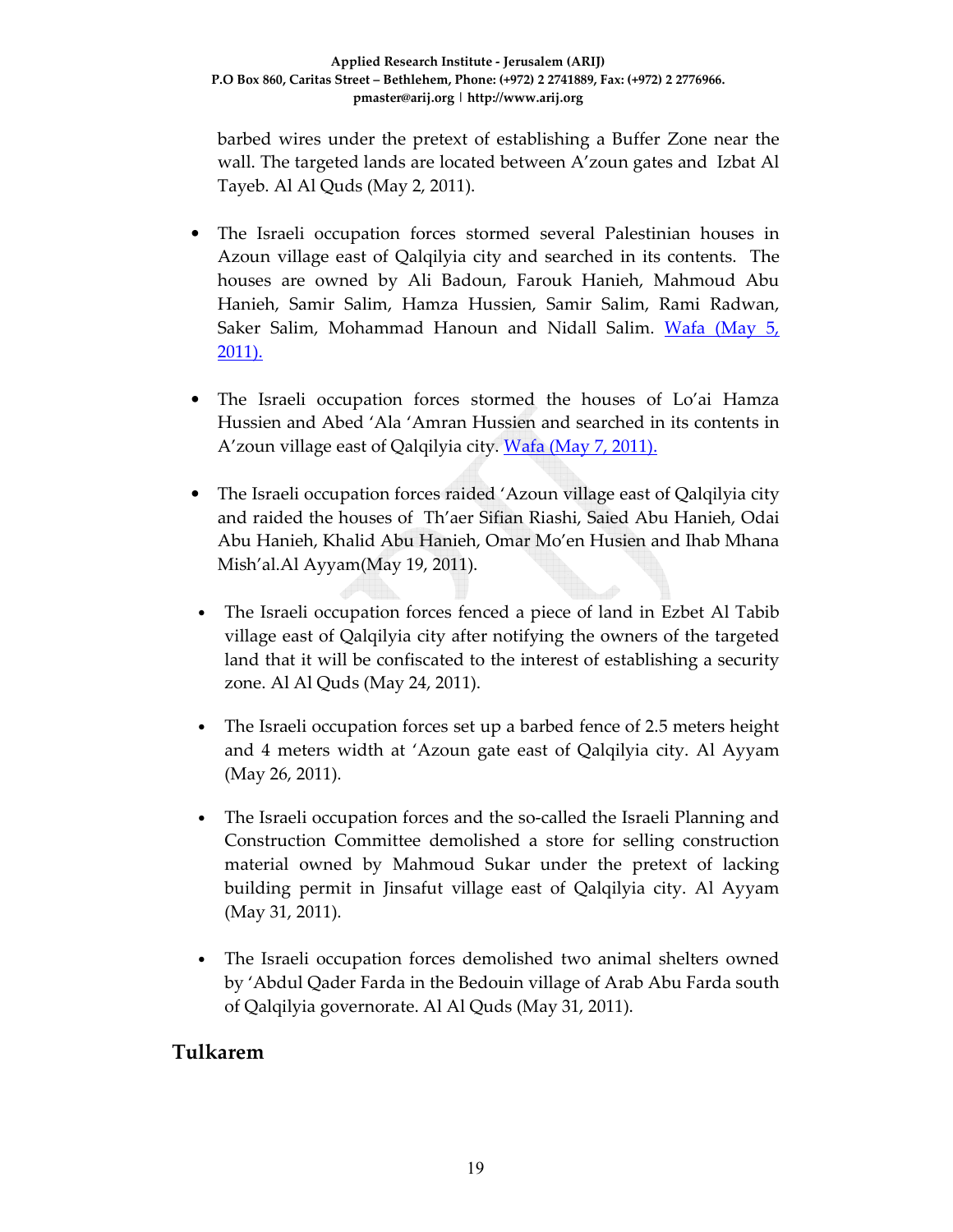• The Israeli occupation forces set up a military checkpoint on the southern entrance of Tulkarem city and stopped and searched citizen's vehicles and checked ID cards. Wafa (May 28, 2011).

### **Tubas**

- The Israeli occupation Forces deliberately destroyed 30 dunums of lands planted with Pica and chickpeas under the pretext of being classified as" closed military area", while they were conducting military exercises on the lands, leaving excessive damages to the properties in the northern Jordan Valley in the city of Tubas. Al Al Quds (May 3, 2011).
- The Israeli occupation forces stormed a house owned by Mu'tasem Ziad Qouzah and searched in its contents in Tubas city. Maannews (May 7, 2011).
- The Israeli Occupation forces and the so-called Israeli nature stormed Al Farisiya area in Al Maleh in Tubas city and imposed on citizens a fine of 730 NIS. The IOF also raided the house of Saleh Daragmeh and searched in its contents. Maannew (May 7, 2011).
- The Israeli occupation forces burned hundreds of dunums of pastoral lands while they were conducting military exercises using heavy equipments in Al Maleh area in Tubas Governorate. Al Al Quds (May 3, 2011).
- The Israeli Occupation Army bulldozers demolished 2 animal sheds owned by local residents in Hammamat Al-Maleh area in the northern Jordan valley. Head of Al Maleh village council (May 31, 2011).
- The Israeli Occupation Army bulldozers demolished 3 tents and 1 animal shed in Naba' Al Gazal area in Al Farisiya in the northern Jordan village. Head of Al Maleh village council (May 31, 2011).

# **Jericho**

• The Israeli occupation forces raided Al 'Auja village north of Jericho city and handed Jamal Abed Al Rahman Frihat, Abed Ala Yousef Ka'abneh, Mus'ef Khalel Abu Awad and Mahmmoud Abed Ala Al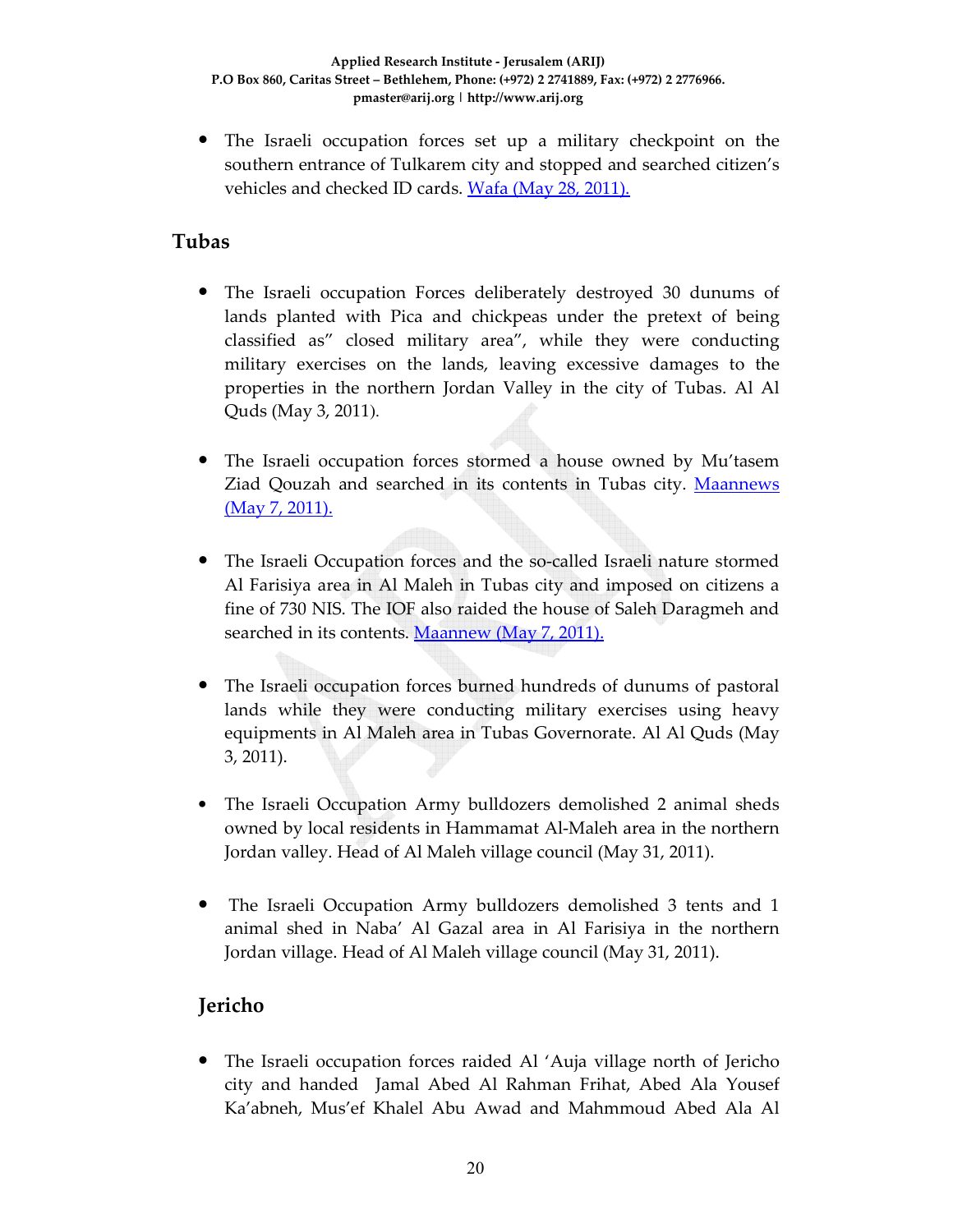Najaideh orders to halt the construction of their residential and industrial establishments under the pretext of lacking permits. LRC (May 8, 2011).

- The Israeli occupation forces and the so-called the civil administration stormed Al Fasayel village north of Jericho city and handed over 5 families orders to halt the construction at their residential and agricultural establishments under the pretext of lacking permits. The owners of the threatened structures are: Mohammad Jde' Al Rashaideh (2 houses and1 barracks), Said Muhammad Jde' Al Rashaideh (1 house and 1 barracks), Mahmud Ibrahim Khresheh (1 barracks), Asa'ad Mohammad Jde' (1 barracks) and Mahmud Jde' Jadu'o Al Rashaiedh (1 house). LRC (May 9, 2011).
- The Israeli Occupation authorities set up a plan to take control over 140,000 dunums form the Dead Sea lands. The officer of the Israeli State Lands in the Israeli Civil Administration had submitted 12 official requests to register the 140,000 dunums in the Dead Sea area as "State Lands". Al Al Quds (May 21, 2011).

#### **Gaza**

- The Israeli occupation tanks shelled on Palestinian houses in Al Faraheen area east of Khan Yonis city in the Gaza strip; at the same time, 4 Israeli bulldozers and 6 Israeli tanks penetrated 400 meters into the lands owned by Palestinian citizens and field crops.Al Al Quds (May 14, 2011).
- The Israeli occupation forces fired at Palestinian farmers while they were harvesting their lands planted with barely and other crops in Al Farrahin area east of Khan Younis in Gaza strip. Al Al Quds (May 18, 2011).

#### **Others**

• While speaking at the Presidential residence in Jerusalem to foreign diplomats and foreign consular employees, the Israeli Foreign Minister Avigdor Lieberman responded to a Palestinian call for Israel to renew its settlement freeze by saying "there will be no building freeze in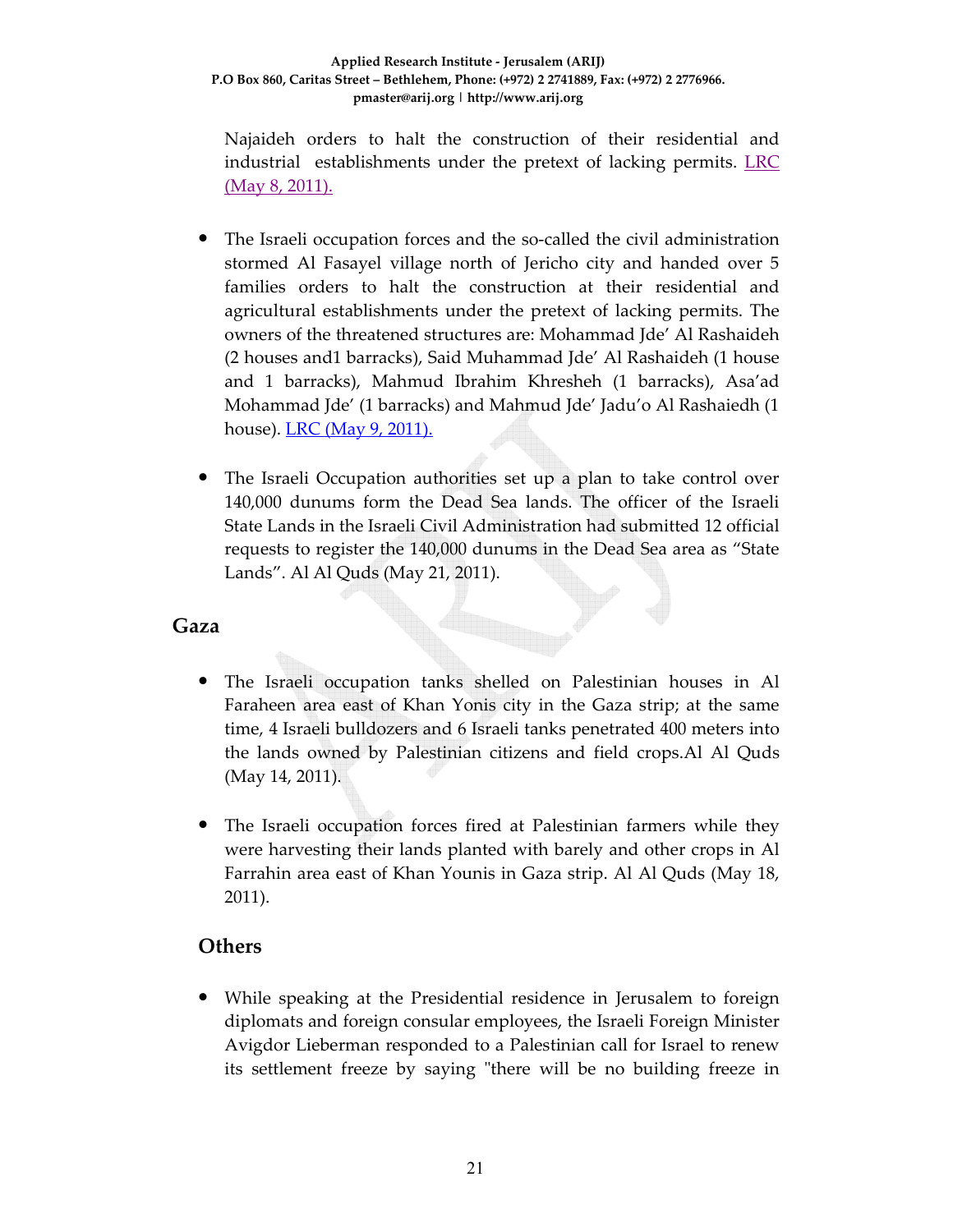Jerusalem or in the West Bank, not for three months, not for three days, not even for three hours." Al Al Quds (May 11, 2011).

- Israel has used a covert procedure to cancel the residency status of 140,000 West Bank Palestinians between 1967 and 1994, the legal advisor of the "Judea and Samaria" Justice Ministry's office admits. The document was written after the Center for the Defense of the Individual filed a request under the Freedom of Information Law states that the procedure was used on Palestinian residents of the West Bank who traveled abroad between 1967 and 1994. From the occupation of the West Bank until the signing of the Oslo Accords, Palestinians who wished to travel abroad via Jordan were ordered to leave their ID cards at the Allenby Bridge border crossing. Al Al Quds (May 11, 2011).
- The Israeli Prime Minister Binyamin Netanyahu and Defense Minister Ehud Barak are mulling an IDF plan to revamp settlement security measures at the cost of 1 billion NIS over the coming year. The plan – drafted by the IDF's Central Command – was put together following the Palestinian infiltration of the settlement of Itamar. The plan also includes illegal outposts located in the West Bank. Al Al Quds (May 14, 2011).
- The Israeli government will make a decision worth over 400 million NIS (some 115 million dollar) regarding education funds, reinforcement of important sites, bio-technology and more. This financial plan includes a 145.5 million NIS (some 42 million dollars) investment to boost Jerusalem's status as a tourist location. Another 71.4 million NIS (some20.5 million dollars) will be designated to improving the city's standing as a bio-technology research and development center. Further steps will be taken to expand the city's economic development and be budgeted around 70.5 million NIS (some 20 million dollar. In Addition to the Marom plan, the tourism ministry is expected to designate another 75 million NIS (some21.5 million dollars) to boost the construction of hotels in Jerusalem Ynetnews (May 30, 2011).